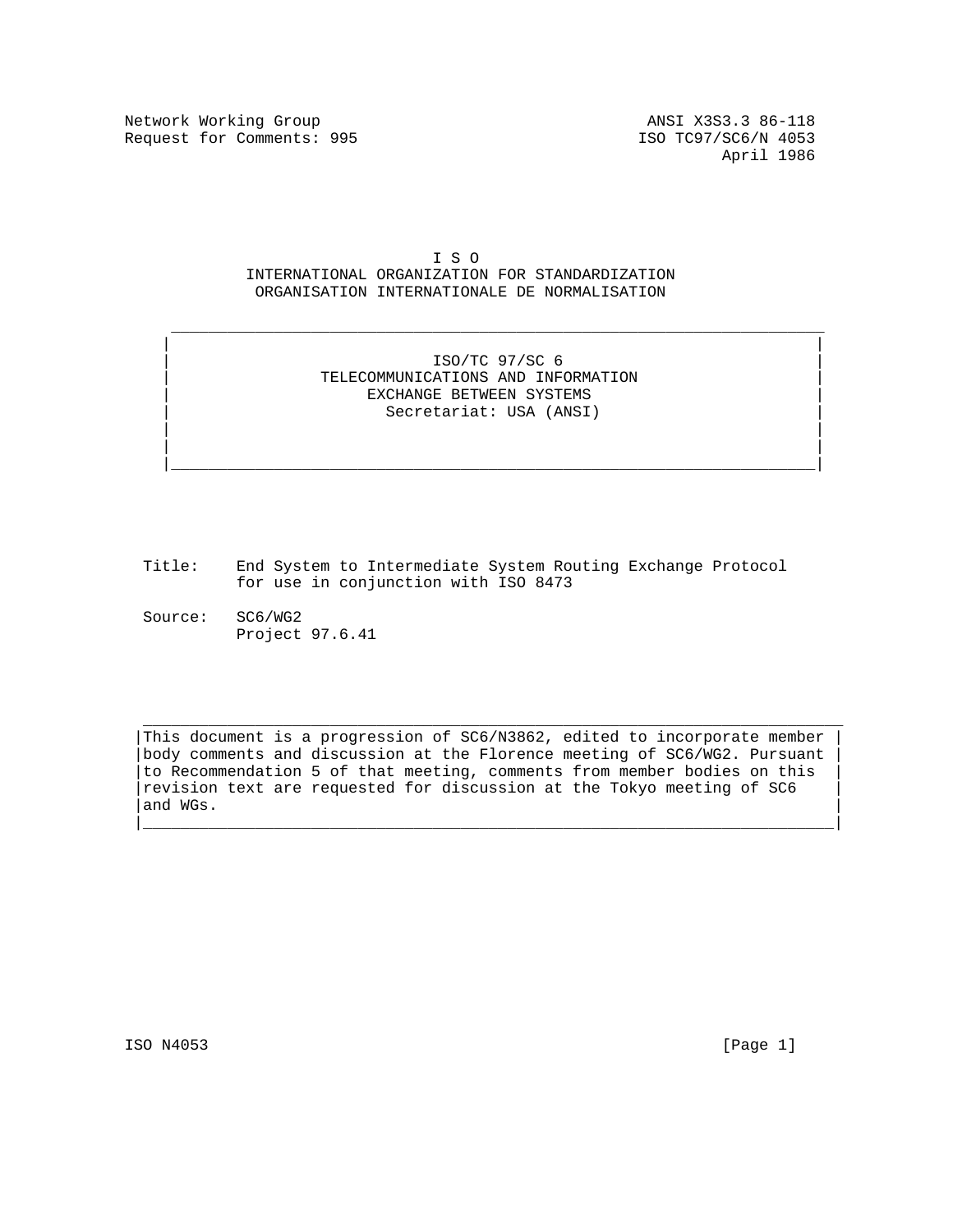## Contents

| 1 | Introduction                                                                                                                                                                                                                                                                                                                                                                                                                                                                                                                                                                                                                                                                                                                                                                                                                                                                            | 5                                                                    |
|---|-----------------------------------------------------------------------------------------------------------------------------------------------------------------------------------------------------------------------------------------------------------------------------------------------------------------------------------------------------------------------------------------------------------------------------------------------------------------------------------------------------------------------------------------------------------------------------------------------------------------------------------------------------------------------------------------------------------------------------------------------------------------------------------------------------------------------------------------------------------------------------------------|----------------------------------------------------------------------|
| 2 | Scope and Field of Application                                                                                                                                                                                                                                                                                                                                                                                                                                                                                                                                                                                                                                                                                                                                                                                                                                                          | 6                                                                    |
| 3 | References                                                                                                                                                                                                                                                                                                                                                                                                                                                                                                                                                                                                                                                                                                                                                                                                                                                                              | 7                                                                    |
|   | SECTION ONE. GENERAL                                                                                                                                                                                                                                                                                                                                                                                                                                                                                                                                                                                                                                                                                                                                                                                                                                                                    | 9                                                                    |
| 4 | Definitions<br>4.1<br>Reference Model Definitions<br>.<br>4.2<br>Network Layer Architecture Definitions<br>4.3<br>Network Layer Addressing Definitions<br>Local Area Network Definitions<br>4.4<br>4.5                                                                                                                                                                                                                                                                                                                                                                                                                                                                                                                                                                                                                                                                                  | 9<br>9<br>9<br>9<br>10<br>10                                         |
| 5 | Symbols and Abbreviations<br>5.1<br>Data Units<br>5.2<br>5.3<br>Protocol Data Unit Fields<br>5.4<br>5.5                                                                                                                                                                                                                                                                                                                                                                                                                                                                                                                                                                                                                                                                                                                                                                                 | 10<br>10<br>10<br>10<br>11<br>11                                     |
| 6 | Overview of the Protocol<br>6.1<br>Information Provided by the Protocol<br>6.2<br>6.3<br>Addressing<br>$\mathbf{1} \quad \mathbf{1} \quad \mathbf{2} \quad \mathbf{3} \quad \mathbf{4} \quad \mathbf{5} \quad \mathbf{6} \quad \mathbf{7} \quad \mathbf{8} \quad \mathbf{9} \quad \mathbf{1} \quad \mathbf{1} \quad \mathbf{1} \quad \mathbf{1} \quad \mathbf{1} \quad \mathbf{1} \quad \mathbf{1} \quad \mathbf{1} \quad \mathbf{1} \quad \mathbf{1} \quad \mathbf{1} \quad \mathbf{1} \quad \mathbf{1} \quad \mathbf{1} \quad \mathbf{1} \quad \mathbf{1} \quad \mathbf{1} \quad \mathbf{$<br>6.4<br>Underlying Service Assumed by the Protocol<br>Subnetwork Addresses<br>6.4.1<br>6.4.2<br>Subnetwork User Data<br>6.5<br>Service Assumed from Local Environment<br>6.6<br>6.6.1<br>Point-to-Point Subnetworks<br>6.6.2 Broadcast Subnetworks<br>6.6.3 General Topology Subnetworks | 11<br>11<br>12<br>12<br>12<br>12<br>13<br>13<br>14<br>15<br>15<br>16 |
|   | SECTION TWO. SPECIFICATION OF THE PROTOCOL                                                                                                                                                                                                                                                                                                                                                                                                                                                                                                                                                                                                                                                                                                                                                                                                                                              | 18                                                                   |
| 7 | Protocol Functions<br>7.1.1<br>Configuration Timer<br>7.1.2<br>Holding Timer<br>and the contract of the contract of the contract of the<br>Report Configuration Function<br>7.2<br>Report Configuration by End Systems<br>7.2.1<br>7.2.2<br>Report Configuration by Intermediate Systems<br>7.3<br>Record Configuration Function<br>Flush Old Configuration Function<br>7.4<br>Query Configuration Function<br>7.5                                                                                                                                                                                                                                                                                                                                                                                                                                                                      | 18<br>18<br>18<br>18<br>18<br>19<br>19<br>20<br>20<br>20             |

ISO N4053 [Page 2]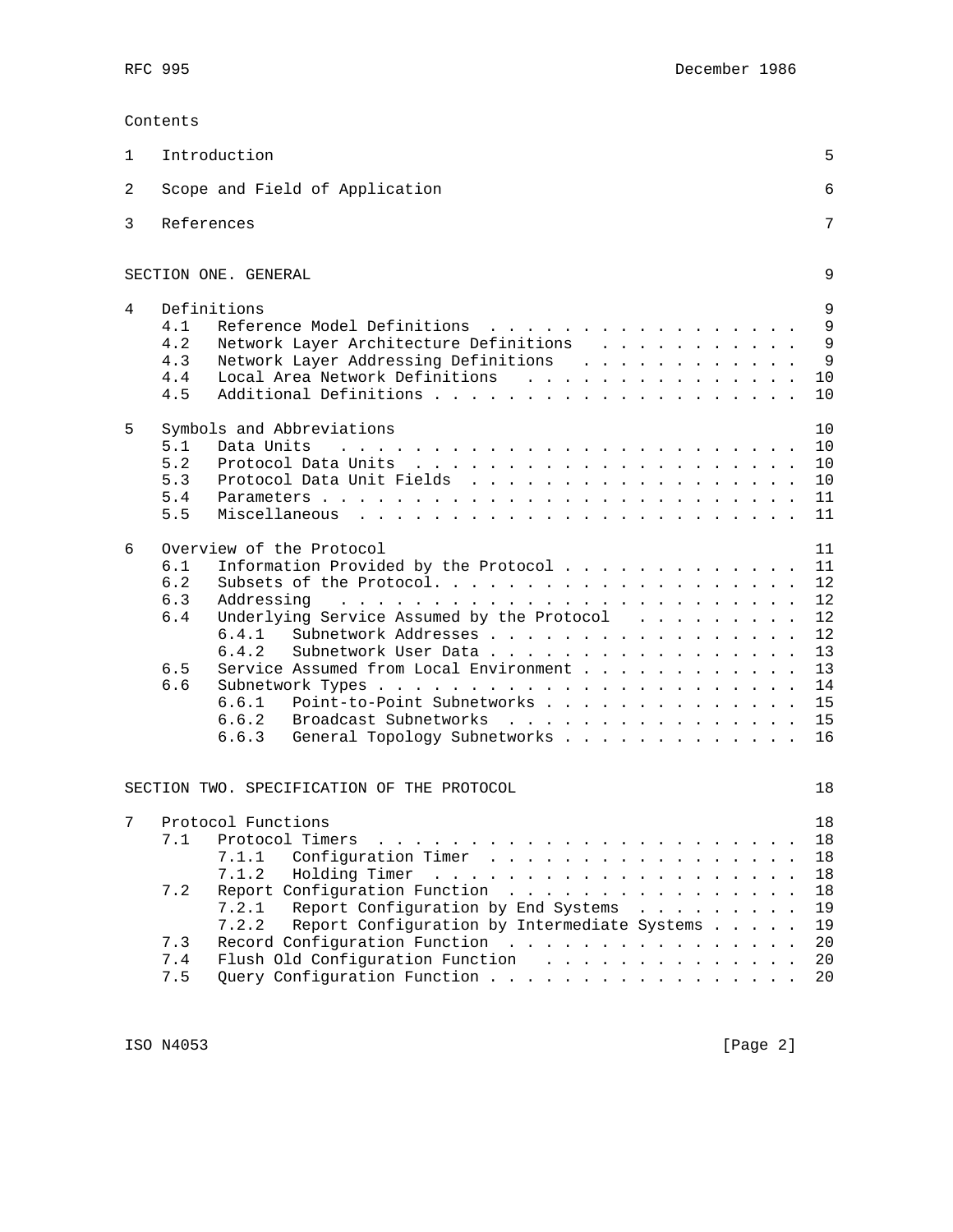|    | 7.6  | Configuration Response Function                                                                                                                                                                                                                               | 21 |
|----|------|---------------------------------------------------------------------------------------------------------------------------------------------------------------------------------------------------------------------------------------------------------------|----|
|    | 7.7  | Request Redirect Function.                                                                                                                                                                                                                                    | 22 |
|    | 7.8  |                                                                                                                                                                                                                                                               | 23 |
|    | 7.9  | Refresh Redirect Function                                                                                                                                                                                                                                     | 23 |
|    | 7.10 | Flush Old Redirect Function                                                                                                                                                                                                                                   | 24 |
|    | 7.11 | PDU Header Error Detection<br>.                                                                                                                                                                                                                               | 24 |
|    | 7.12 | Classification of Functions<br>and the contract of the contract of the contract of the contract of the contract of the contract of the contract of the contract of the contract of the contract of the contract of the contract of the contract of the contra | 25 |
|    |      |                                                                                                                                                                                                                                                               |    |
| 8  |      | Structure and Encoding of PDUs                                                                                                                                                                                                                                | 25 |
|    | 8.1  | Structure<br>and the contract of the contract of the contract of the contract of the contract of the contract of the contract of the contract of the contract of the contract of the contract of the contract of the contract of the contra                   | 26 |
|    | 8.2  |                                                                                                                                                                                                                                                               | 26 |
|    |      | 8.2.1                                                                                                                                                                                                                                                         | 26 |
|    |      | Network Layer Protocol Identifier<br>8.2.2                                                                                                                                                                                                                    | 27 |
|    |      |                                                                                                                                                                                                                                                               |    |
|    |      | 8.2.3                                                                                                                                                                                                                                                         | 27 |
|    |      | Version/Protocol Identifier Extension<br>8.2.4                                                                                                                                                                                                                | 27 |
|    |      | 8.2.5                                                                                                                                                                                                                                                         | 28 |
|    |      | 8.2.6                                                                                                                                                                                                                                                         | 28 |
|    |      | 8.2.7                                                                                                                                                                                                                                                         | 28 |
|    | 8.3  |                                                                                                                                                                                                                                                               | 28 |
|    |      | 8.3.1<br>General                                                                                                                                                                                                                                              | 28 |
|    |      | NPAI (Network Protocol Address Information) En-<br>8.3.2                                                                                                                                                                                                      |    |
|    |      |                                                                                                                                                                                                                                                               | 28 |
|    |      | 8.3.3<br>Source Address Parameter for ESH PDU                                                                                                                                                                                                                 | 29 |
|    |      | 8.3.4<br>Network Entity Title Parameter for ISH PDU                                                                                                                                                                                                           | 29 |
|    |      | 8.3.5<br>Destination Address Parameter for RD PDU                                                                                                                                                                                                             | 30 |
|    | 8.4  |                                                                                                                                                                                                                                                               | 30 |
|    |      | Subnetwork Address Parameter for RD PDU<br>8.4.1                                                                                                                                                                                                              | 31 |
|    | 8.5  |                                                                                                                                                                                                                                                               | 31 |
|    |      | 8.5.1                                                                                                                                                                                                                                                         | 31 |
|    |      | 8.5.2                                                                                                                                                                                                                                                         | 32 |
|    |      | Quality of Service Maintenance<br>8.5.3                                                                                                                                                                                                                       | 33 |
|    |      | 8.5.4                                                                                                                                                                                                                                                         |    |
|    |      |                                                                                                                                                                                                                                                               | 33 |
|    | 8.6  | End System Hello (ESH) PDU                                                                                                                                                                                                                                    | 34 |
|    |      | 8.6.1<br>Structure<br>the contract of the contract of the contract of the contract of the contract of the contract of the contract of the contract of the contract of the contract of the contract of the contract of the contract of the contract o          | 34 |
|    | 8.7  | Intermediate System Hello (ISH) PDU                                                                                                                                                                                                                           | 35 |
|    |      | 8.7.1                                                                                                                                                                                                                                                         | 35 |
|    | 8.8  |                                                                                                                                                                                                                                                               | 36 |
|    |      | 8.8.1                                                                                                                                                                                                                                                         | 36 |
|    |      |                                                                                                                                                                                                                                                               |    |
| 9  |      | Formal Description                                                                                                                                                                                                                                            | 37 |
|    |      |                                                                                                                                                                                                                                                               |    |
| 10 |      | Conformance                                                                                                                                                                                                                                                   | 37 |
|    |      |                                                                                                                                                                                                                                                               |    |
|    |      | ANNEX A. SUPPORTING TECHNICAL MATERIAL                                                                                                                                                                                                                        | 38 |
|    | A.1  | Use of Timers<br>$\frac{1}{2}$                                                                                                                                                                                                                                | 38 |
|    |      | Example of Holding Time for Route Redirection<br>A.1.1                                                                                                                                                                                                        | 38 |
|    |      | Example of Holding Timer for Configuration Informa-<br>A.1.2                                                                                                                                                                                                  |    |
|    |      |                                                                                                                                                                                                                                                               | 39 |
|    | A.2  | Refresh and timeout of Redirection information                                                                                                                                                                                                                | 39 |
|    | A.3  | System Initialization Considerations                                                                                                                                                                                                                          | 40 |
|    | A.4  | Optimizations for Flushing Redirects                                                                                                                                                                                                                          | 41 |
|    |      |                                                                                                                                                                                                                                                               |    |

ISO N4053 [Page 3]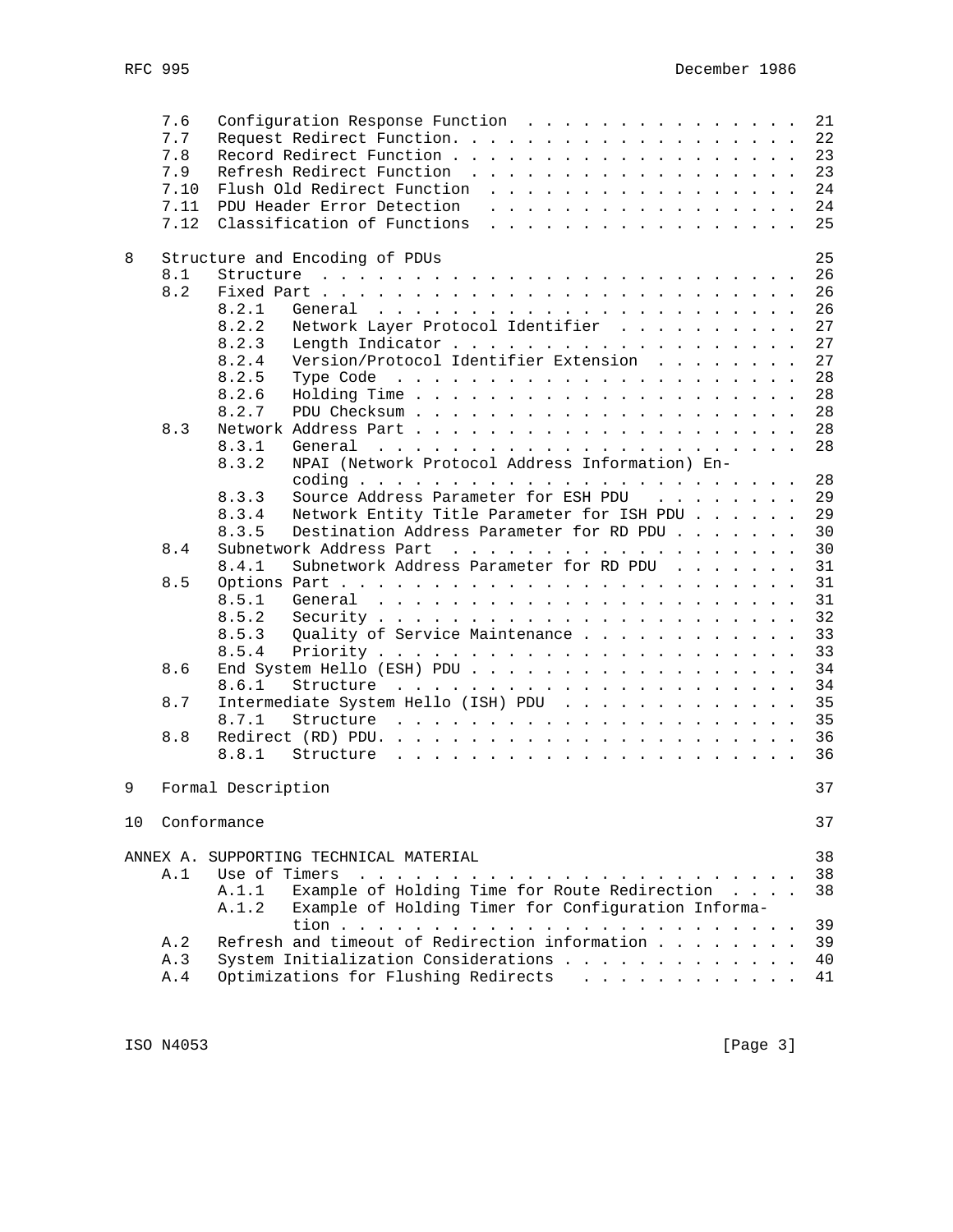# List of Tables

|               | Service Primitives for Underlying Service  12 |  |
|---------------|-----------------------------------------------|--|
|               |                                               |  |
| $\mathcal{R}$ | Categories of Protocol Functions 25           |  |
|               |                                               |  |

# List of Figures

|                | PDU Header -- Fixed Part 27                         |  |
|----------------|-----------------------------------------------------|--|
| $\mathfrak{D}$ |                                                     |  |
| 3              | ESH PDU - Network Address Part (b) 29               |  |
| 4              | ISH PDU - Network Address Part 30                   |  |
| 5              | RD PDU - Network Address Part 30                    |  |
| 6              | ESH PDU - Address Part 31                           |  |
| 7              | All PDUs - Options Part 31                          |  |
| 8              | Encoding of Option Parameters 32                    |  |
| 9              |                                                     |  |
| 1 <sub>0</sub> |                                                     |  |
| 11             | RD PDU Format when Redirect is to an IS $\ldots$ 36 |  |
| 12             | RD PDU Format when Redirect is to an ES $\ldots$ 37 |  |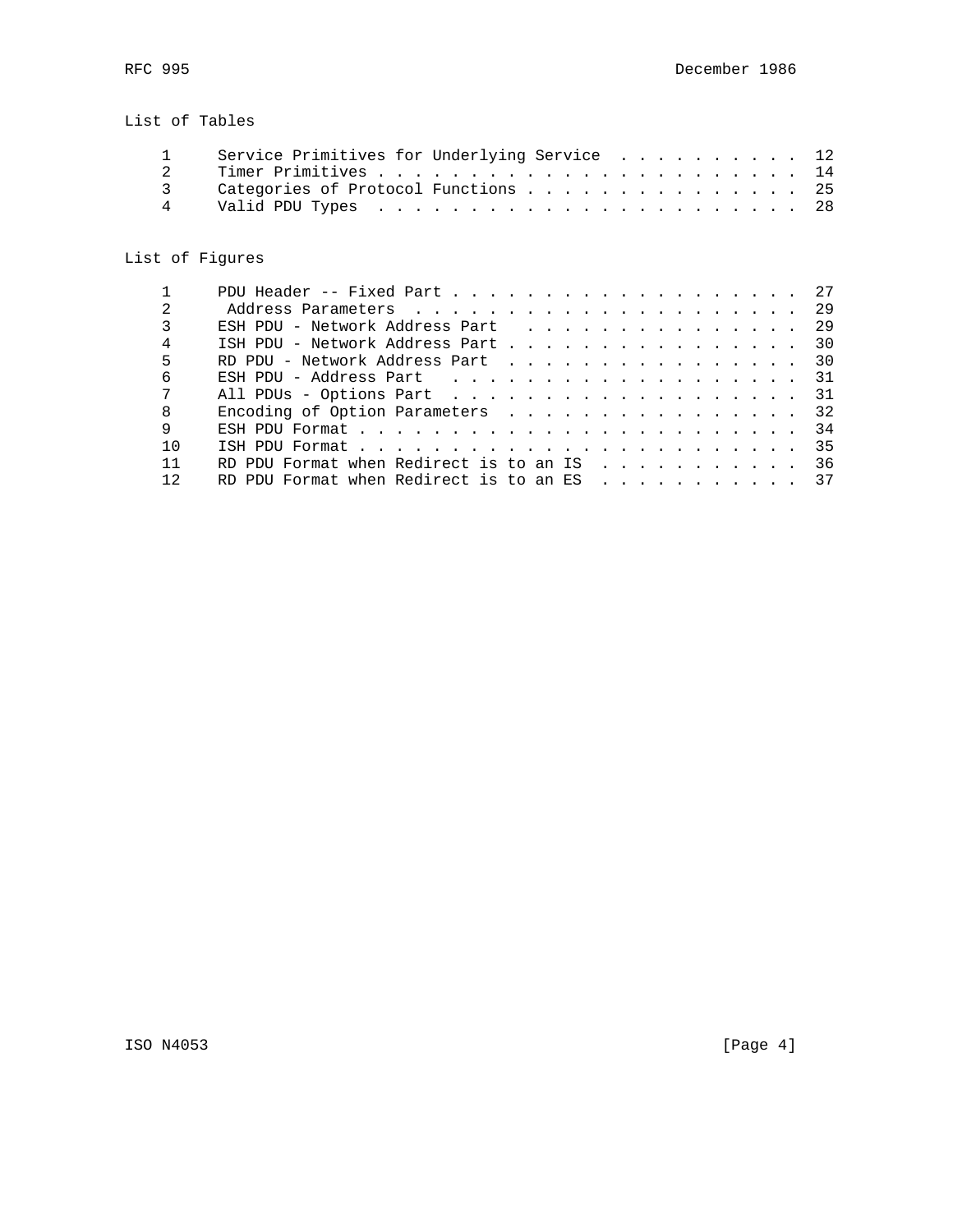### 1 Introduction

 This Protocol is one of a set of International Standards produced to facilitate the interconnection of open systems. The set of standards covers the services and protocols required to achieve such intercon nection.

 This Protocol is positioned with respect to other related standards by the layers defined in the Reference Model for Open System Inter connection (ISO 7498) and by the structure defined in the Internal Organization of the Network Layer (DIS 8648). In particular, it is a protocol of the Network Layer. This protocol permits End Systems and Intermediate Systems to exchange configuration and routing informa tion to facilitate the operation of the routing and relaying func tions of the Network Layer.

 The aspects of Network Layer routing that are concerned with communi cation between end systems and intermediate systems on the same sub network are to a great extent separable from the aspects that are concerned with communication among the intermediate systems that con nect multiple subnetworks. This protocol addresses only the former aspects. It will be significantly enhanced by the cooperative opera tion of an additional protocol that provides for the exchange of routing information among intermediate systems, but is useful whether or not such an additional protocol is available.

This protocol provides solutions for the following practical problems:

- 1. How do end systems discover the existence and reachability of intermediate systems that can route NPDUs to destinations on subnetworks other than the one(s) to which the end system is directly connected?
- 2. How do end systems discover the existence and reachability of other end systems on the same subnetwork (when direct examination of the destination NSAP address does not provide information about the destination subnetwork)?
- 3. How do intermediate systems discover the existence and reachability of end systems on each of the subnetworks to which they are directly connected?
- 4. How do end systems decide which intermediate system to use to forward NPDUs to a particular destination when more than one intermediate system is accessible?

The protocol assumes that:

 1. Routing to a specified subnetwork point of attachment address (SNPA) on the same subnetwork is carried out satisfactorily by the subnetwork itself.

ISO N4053 [Page 5]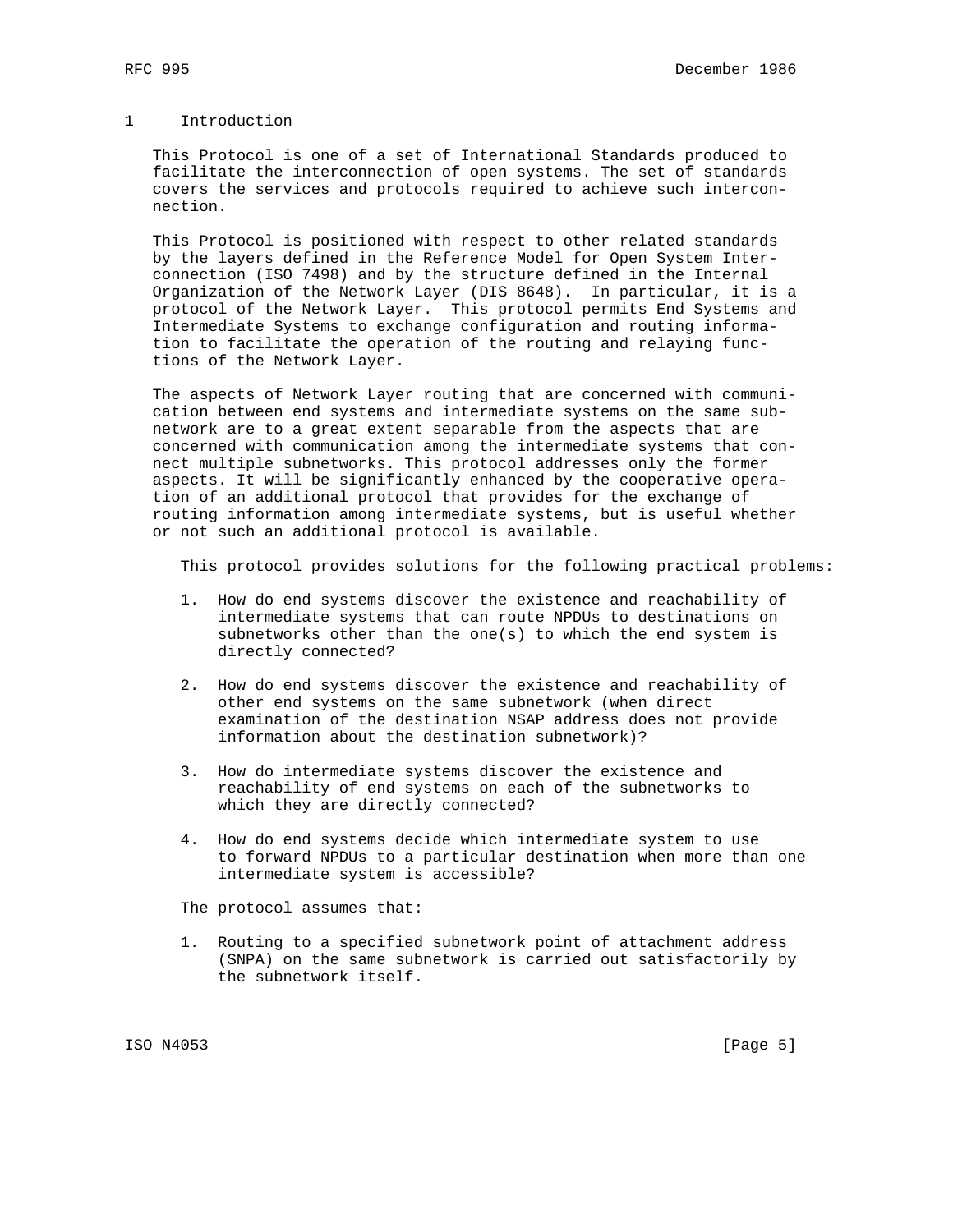2. The subnetwork is not, however, capable of routing on a global basis using the NSAP address alone to achieve communication with a requested destination.

Note:

 Consequently, it is not possible to use Application Layer communication to carry out the functions of this protocol.

The protocol is connectionless, and is designed to:

- 1. minimize the amount of a priori state information needed by end systems before they can begin to communicate with other end systems;
- 2. minimize the amount of memory needed to store routing information in end systems; and
- 3. minimize the computational complexity of end system routing algorithms.

 The protocol is also designed to operate in close conjunction with the Protocol for the Provision of the Connectionless-mode Network Service (ISO 8473). Since routing styles are usually closely related to communication styles, the information that this protocol provides to end systems and intermediate systems may or may not be appropriate information for supporting routing functions when a Network Layer protocol other than ISO 8473 is used.

2 Scope and Field of Application

 This International Standard specifies a protocol which is used by Network Layer entities operating ISO 8473 in End Systems and Inter mediate Systems (referred to herein as ES and IS respectively) to maintain routing information. The Protocol herein described relies upon the provision of a connectionless-mode underlying service.

This Standard specifies:

- a) procedures for the transmission of configuration and routing information between network entities residing in End Systems and network entities residing in Intermediate Systems;
- b) the encoding of the protocol data units used for the transmission of the configuration and routing information;
- c) procedures for the correct interpretation of protocol control information; and
- d) the functional requirements for implementations claiming conformance to this Standard.

ISO N4053 [Page 6]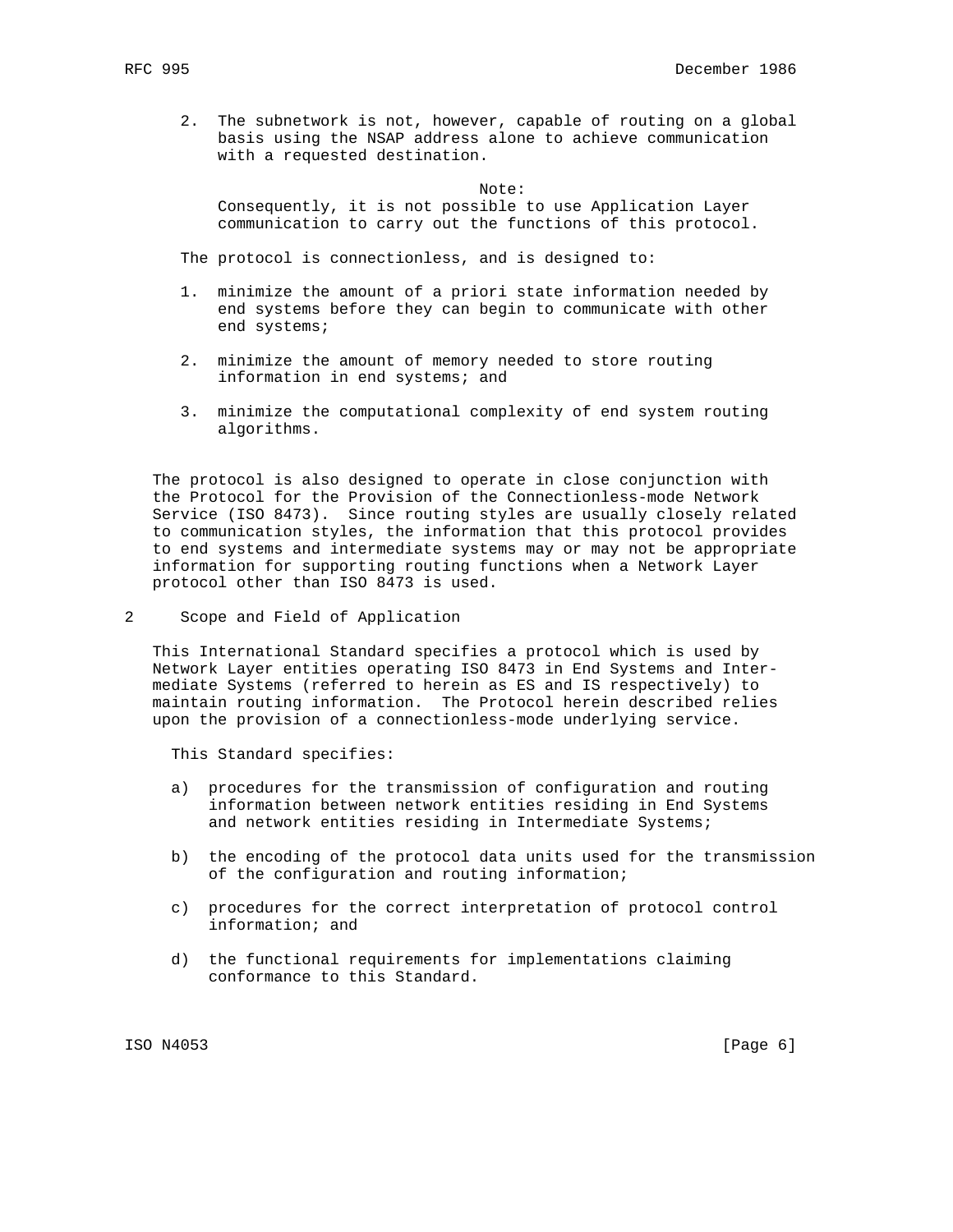The procedures are defined in terms of:

- a) the interactions between End System and Intermediate System network entities through the exchange of protocol data units; and
- b) the interactions between a network entity and an underlying service provider through the exchange of subnetwork service primitives.

 This protocol does not specify any protocol elements or algorithms for facilitating routing and relaying among Intermediate Systems. Such functions are intentionally beyond the scope of this protocol.

- 3 References
	- ISO 7498 Information Processing Systems --- Open Systems Intercon nection - Basic Reference Model DIS 7498/DAD1 Information Processing Systems --- Open Systems Intercon nection - Addendum to ISO 7498 Covering Connectionless mode Transmission ISO 8348 Information Processing Systems --- Telecommunications and Information Exchange between Systems - Network Service Definition ISO 8348/AD1 Information Processing Systems --- Telecommunications and Information Exchange between Systems - Addendum to the Network Service Definition Covering Connectionless-mode Transmission ISO 8348/AD2 Information Processing Systems --- Telecommunications and Information Exchange between Systems - Addendum to the Network Service Definition Covering Network Layer Address ing ISO 8473 Information Processing Systems --- Telecommunications and Information Exchange between Systems - Protocol for Pro viding the Connectionless Network Service DIS 8648 Information Processing Systems --- Telecommunications and Information Exchange between Systems - Internal Organiza tion of the Network Layer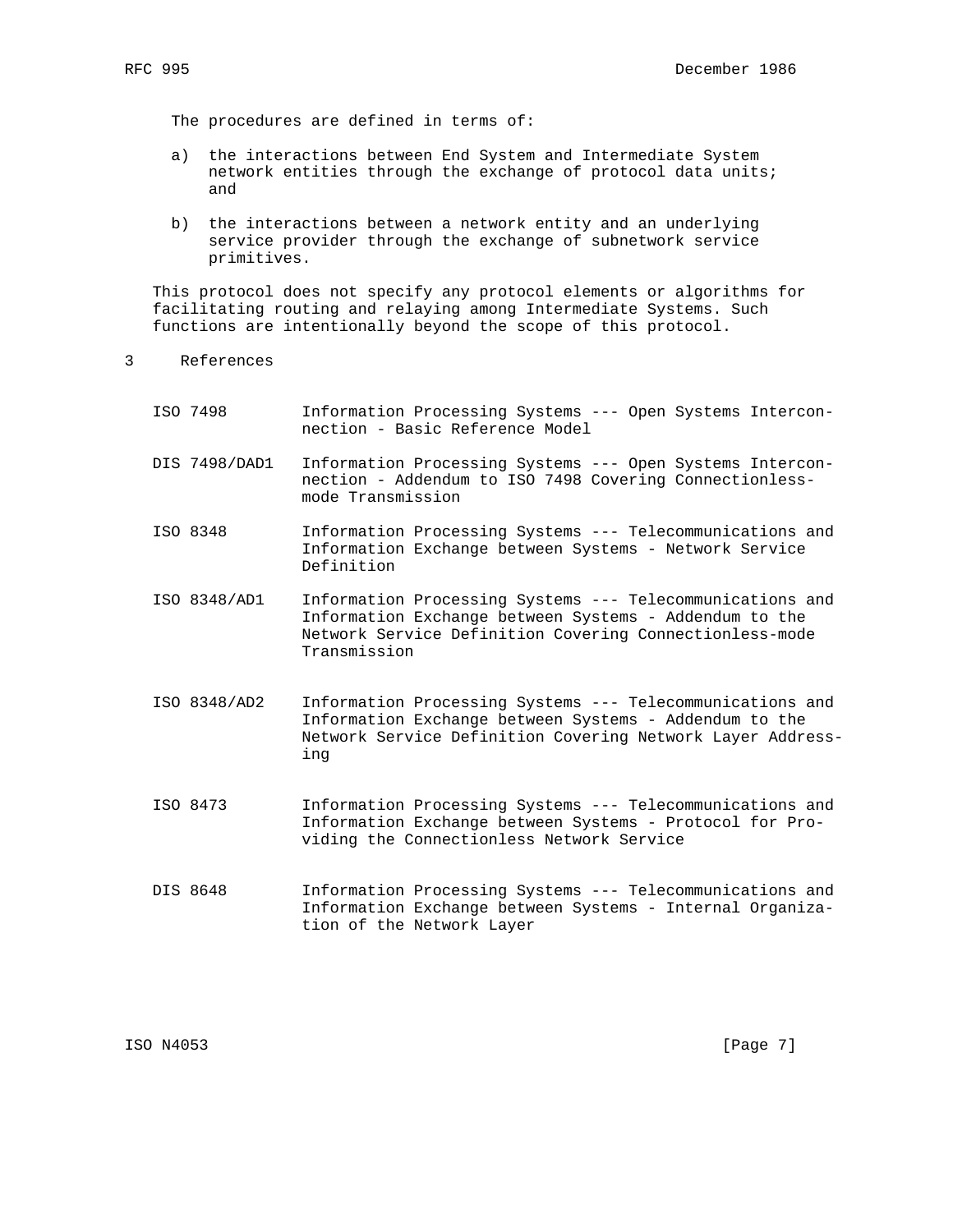| SC21/N965 | OSI Management Framework --- Seventh Working Draft |  |  |  |
|-----------|----------------------------------------------------|--|--|--|
|           |                                                    |  |  |  |

DIS 8802 Local Area Networks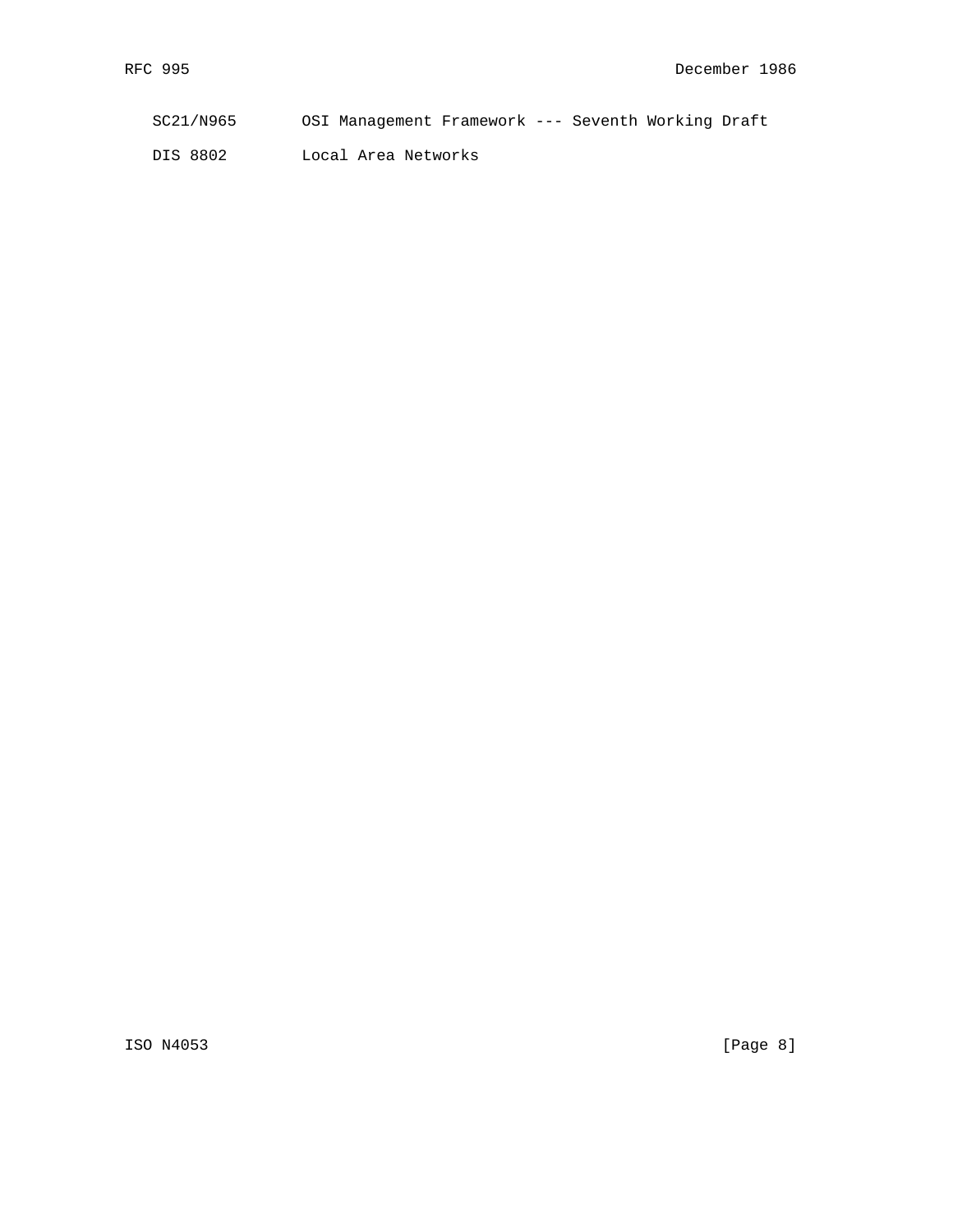## SECTION ONE. GENERAL

### 4 Definitions

4.1 Reference Model Definitions

This document makes use of the following concepts defined in ISO 7498:

- (a) Network layer
- (b) Network service access point
- (c) Network service access point address
- (d) Network entity
- (e) Routing
- (f) Network protocol
- (g) Network relay
- (h) Network protocol data unit
- 4.2 Network Layer Architecture Definitions

 This document makes use of the following concepts from DIS 8648, Internal Organization of the Network Layer:

- (a) Subnetwork
- (b) End System
- (c) Intermediate System
- (d) Subnetwork Service
- (e) Subnetwork Access Protocol
- (f) Subnetwork Independent Convergence Protocol
- 4.3 Network Layer Addressing Definitions

 This document makes use of the following concepts from DIS 8348/DAD2, Addendum to the Network Service Definition Covering Network Layer Ad dressing:

- (a) Subnetwork address
- (b) Subnetwork point of attachment

ISO N4053 [Page 9]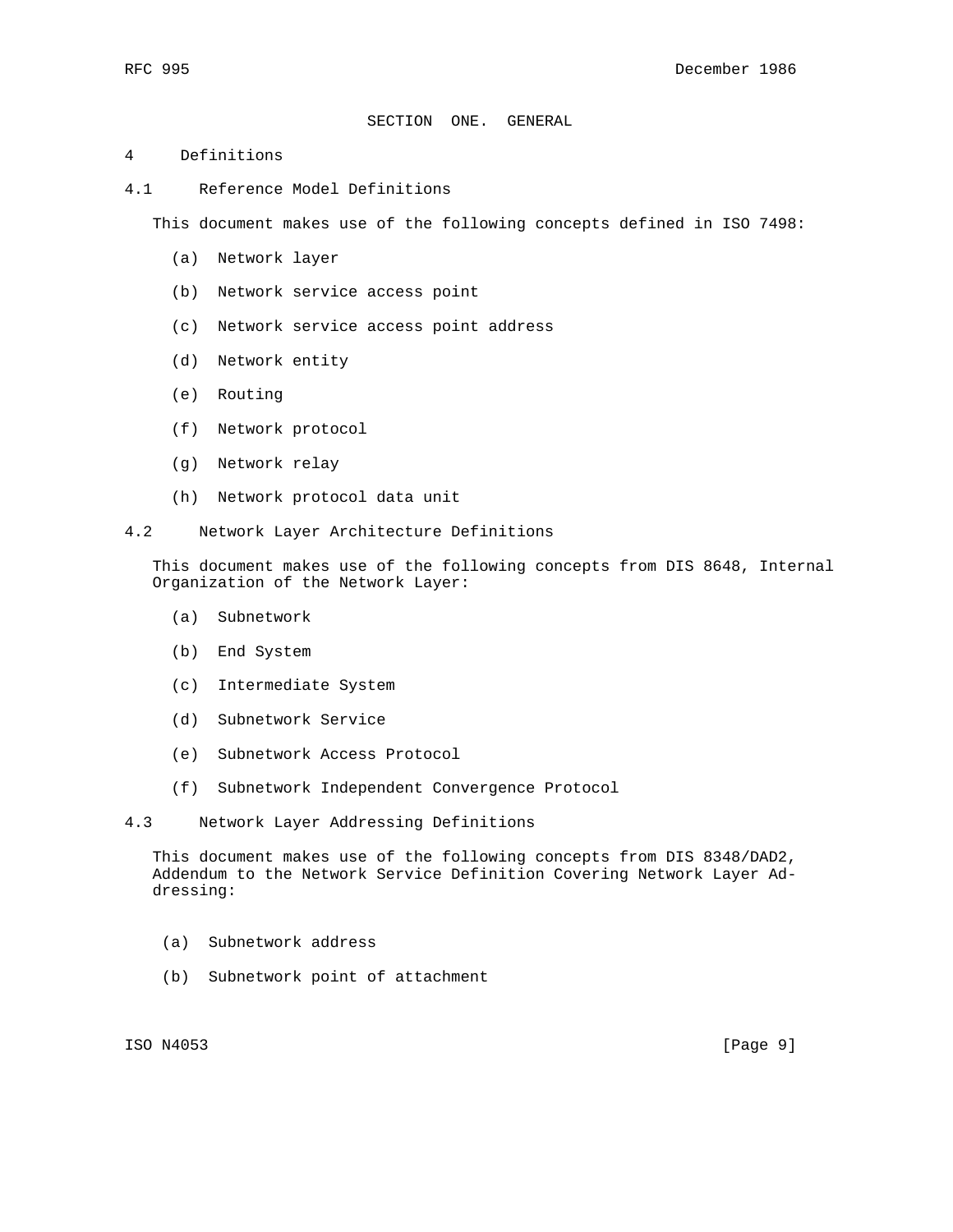4.4 Local Area Network Definitions

 This document makes use of the following concepts from DIS 8802, Local Area Networks:

- (a) multicast address
- (b) broadcast medium
- 4.5 Additional Definitions

For the purposes of this document, the following definitions apply:

- Configuration: The collection of End and Intermediate Systems attached to a single subnetwork, defined in terms of the system types, NSAP addresses present, Network Entities present, and the correspondence between systems and SNPA addresses.
- Network Entity Title: An identifier for a network entity which has the same abstract syntax as an NSAP address, and which can be used to unambiguously identify a network entity in an End or Intermediate System.
- 5 Symbols and Abbreviations
- 5.1 Data Units PDU Protocol Data Unit SNSDU Subnetwork Service Data Unit
- 5.2 Protocol Data Units

| ESH PDU | End System Hello Protocol Data Unit          |
|---------|----------------------------------------------|
| ISH PDU | Intermediate System Hello Protocol Data Unit |
| RD PDU  | Redirect Protocol Data Unit                  |

5.3 Protocol Data Unit Fields

| NPID          | Network Layer Protocol Identifier                |
|---------------|--------------------------------------------------|
| LI            | Length Indicator                                 |
| V/P           | Version/Protocol Identifier Extension            |
| TP            | Type                                             |
| CS            | Checksum                                         |
| NETL          | Network entity Title Length                      |
| NET           | Network entity Title                             |
| DAL           | Destination Address Length                       |
| DA            | Destination Address                              |
| SAL           | Source Address Length                            |
| SA            | Source Address                                   |
| <b>BSNPAL</b> | SN Address Length of better route to destination |
| <b>BSNPA</b>  | SN Address of better route to destination        |

ISO N4053 [Page 10]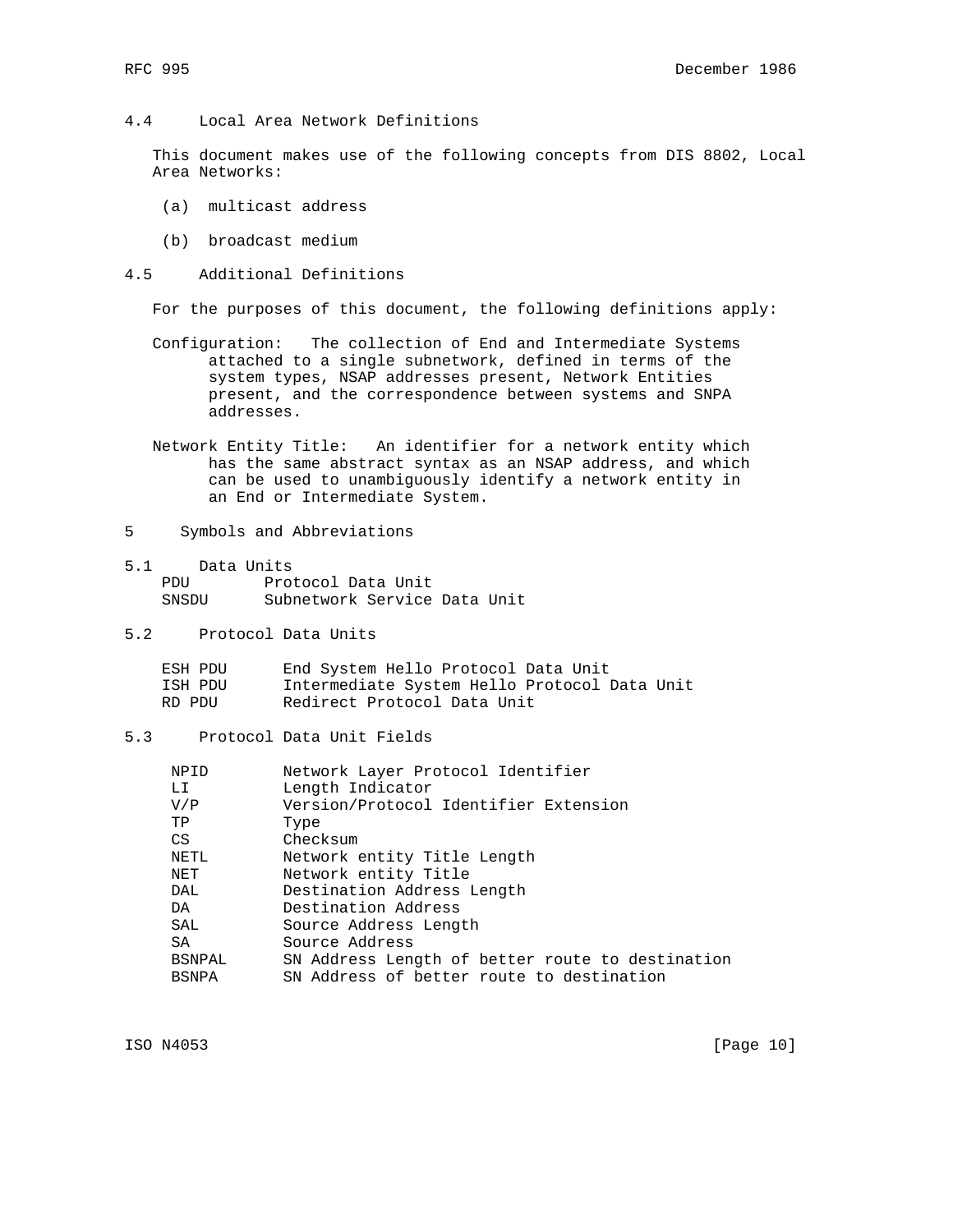HT Holding timer

- 5.4 Parameters CT Configuration Timer RT Redirect Timer
- 5.5 Miscellaneous

| ES    | End System          |                                             |  |
|-------|---------------------|---------------------------------------------|--|
| ΤS    | Intermediate System |                                             |  |
| SN    | Subnetwork          |                                             |  |
| SNACP |                     | Subnetwork Access Protocol                  |  |
| SNICP |                     | Subnetwork Independent Convergence Protocol |  |

6 Overview of the Protocol

6.1 Information Provided by the Protocol

 This Protocol provides two types of information to Network entities which support its operation:

- a) Configuration Information, and
- b) Route Redirection Information

 Configuration Information permits End Systems to discover the ex istence and reachability of Intermediate Systems and permits Inter mediate Systems to discover the existence and reachability of End Systems. This information allows ESs and ISs attached to the same subnetwork to dynamically discover each other's existence and availa bility, thus eliminating the need for manual intervention at ESs and ISs to establish the identity of Network entities that can be used to route NPDUs.

 Configuration Information also permits End Systems to obtain informa tion about each other in the absence of an available Intermediate System.

Note:

 The term "configuration information" is not intended in the broad sense of configuration as used in the context of OSI system management. Rather, only the functions specifically defined herein are intended.

 Route Redirection Information allows Intermediate Systems to inform End Systems of (potentially) better paths to use when forwarding NPDUs to a particular destination. A better path could either be another IS on the same subnetwork as the ES, or the destination ES itself, if it on the same subnetwork as the source ES. Allowing the ISs to inform the ESs of routes minimizes the complexity of routing decisions in End Systems and improves performance because the ESs may

ISO N4053 [Page 11]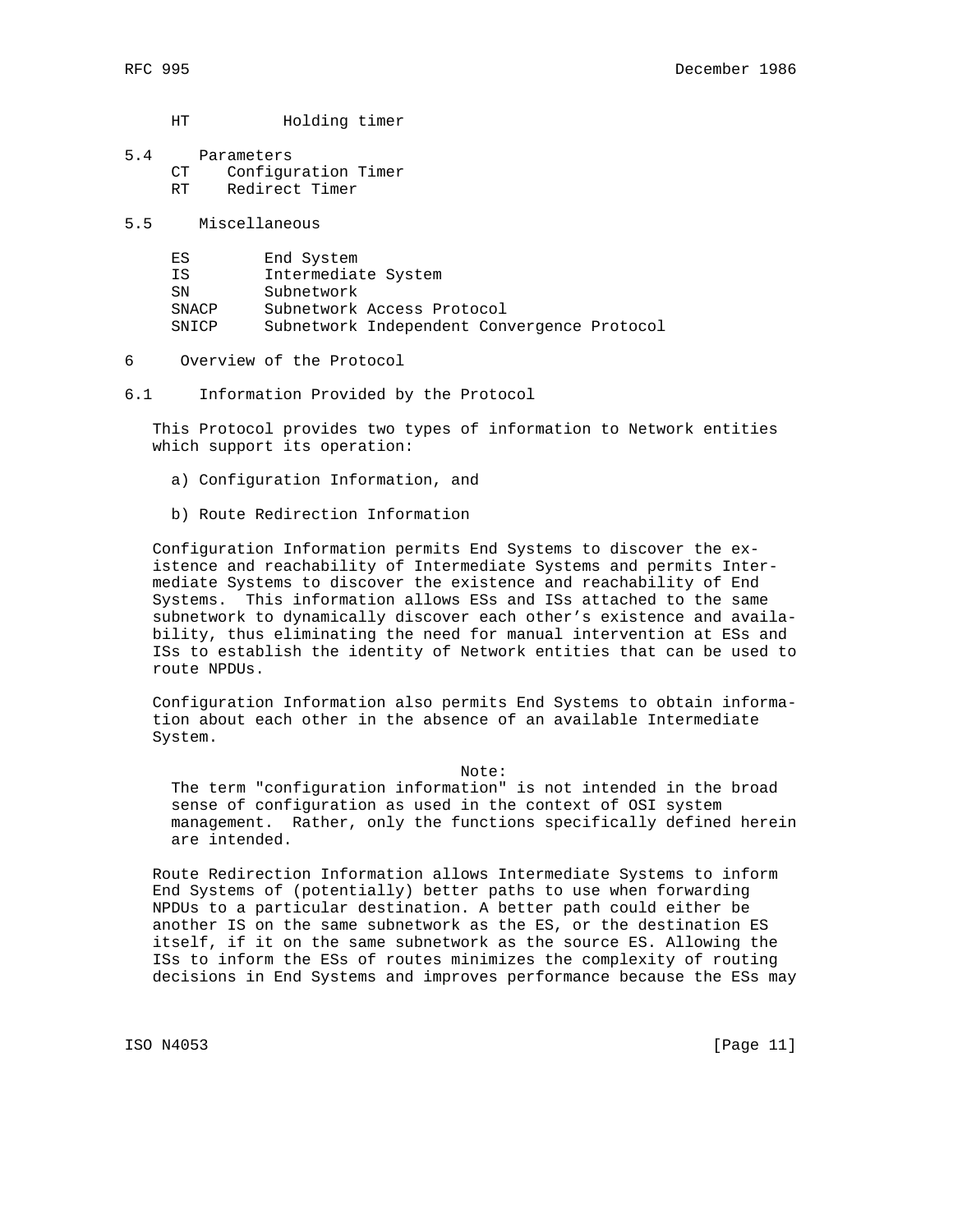make use of the better IS or local subnetwork access for subsequent transmissions.

6.2 Subsets of the Protocol

 A Network Entity may choose to support either the Configuration In formation, the Route Redirection Information, neither, or both. If the Configuration Information is supported, it is not required that it be employed over all subnetworks to which the Network entity is attached.

#### 6.3 Addressing

 The Source Address and Destination Address parameters referred to in this International Standard are OSI Network Service Access Point Ad dresses. The syntax and semantics of an OSI Network Service Access Point Address are described in a separate document, ISO 8348/DAD2, Addendum to the Network Service Definition covering Network Layer Ad dressing.

6.4 Underlying Service Assumed by the Protocol

 The underlying service required to support this protocol is defined by the primitives in Table 1.

| SN UNITDATA | .Request<br>.Indication | SN Destination Address,<br>SN Source Address,<br>SN_Quality_of_Service,<br>SN Userdata |
|-------------|-------------------------|----------------------------------------------------------------------------------------|
|-------------|-------------------------|----------------------------------------------------------------------------------------|

Table 1: Service Primitives for Underlying Service

Note:

 These service primitives are used to describe the abstract interface which exists between the protocol machine and an underlying real subnetwork or a Subnetwork Dependent Convergence Function which operates over a real subnetwork or real data link to provide the required underlying service.

#### 6.4.1 Subnetwork Addresses

 The source and destination addresses specify the points of attachment to a public or private subnetwork(s) involved in the transmission (known as Subnetwork Points of Attachment, or SNPAs).Subnetwork ad dresses are defined in the Service Definition of each individual sub network. This protocol is designed to take advantage of subnetworks which support broadcast, multicast, or other forms of multi-

ISO N4053 [Page 12]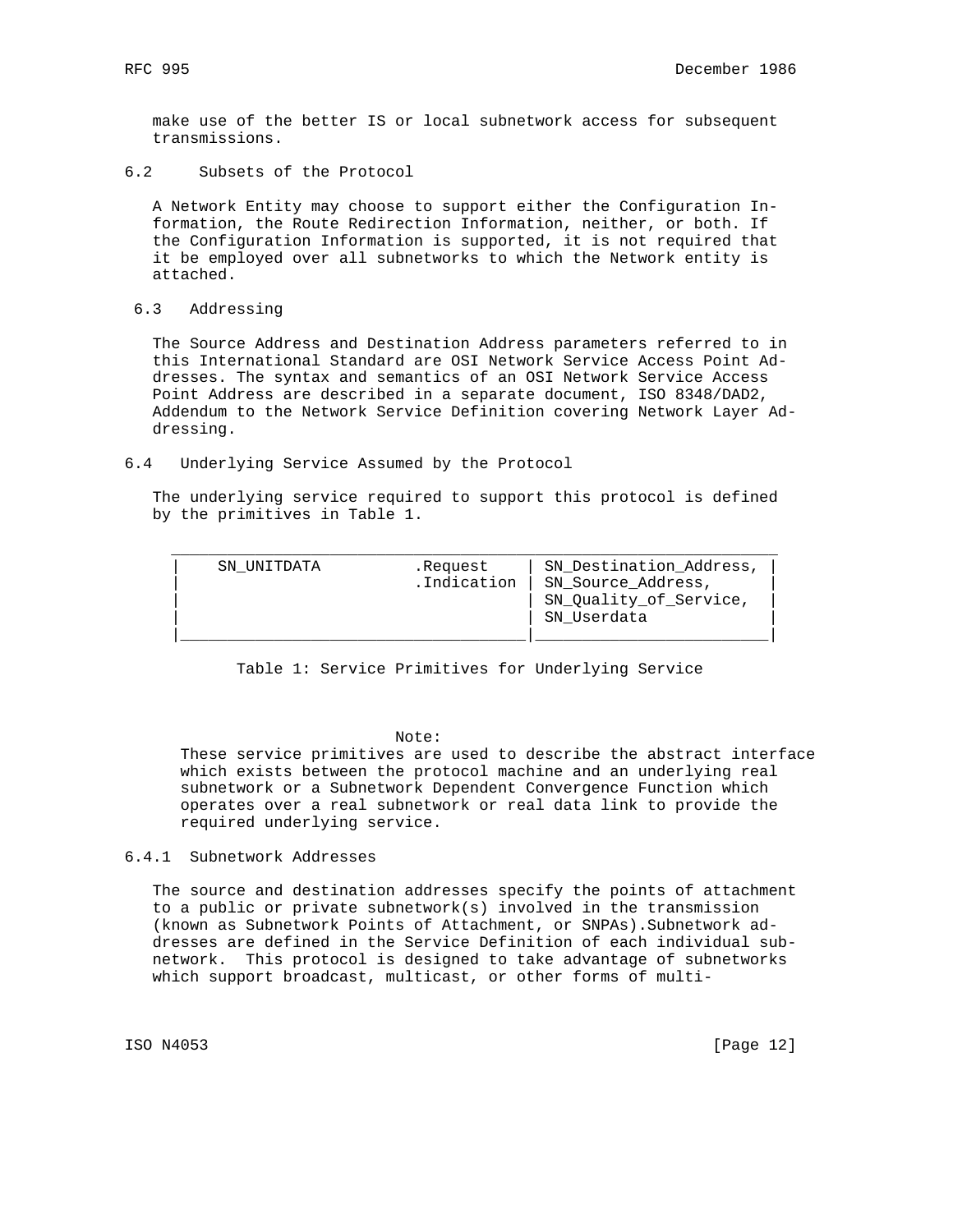destination addressing for n-way transmission. It is assumed that the SN\_Destination\_Address parameter may take on one of the following multi-destination addresses in addition to a normal single destina tion address:

All End System Network entities

All Intermediate System Network entities

 Where a real subnetwork does not inherently support broadcast or oth er forms of transmission to multi-destination addresses, a conver gence function may be used to provide n-way transmission to these multi-destination addresses.

 When the SN\_Destination\_Address on the SN\_UNITDATA.Request is a multi-destination address, the SN\_Destination\_Address parameter in the corresponding SN\_UNITDATA.Indication shall be the same multi destination address.

 The syntax and semantics of subnetwork addresses, except for the pro perties described above, are not defined in this Protocol Standard.

6.4.2 Subnetwork User Data

 The SN\_Userdata is an ordered multiple of octets, and is transferred transparently between the specified subnetwork points of attachment.

 The underlying service is required to support a service data unit size of at least that required to operate the Protocol for Providing the Connectionless Network Service (ISO 8473).

6.5 Service Assumed from Local Environment

 A timer service must be provided to allow the protocol entity to schedule events.

There are three primitives associated with the S-TIMER service:

- 1. the S--TIMER Request,
- 2. the S--TIMER Response, and
- 3. the S--TIMER Cancel.

 The S--TIMER Request primitive indicates to the local environment that it should initiate a timer of the specified name and subscript and maintain it for the duration specified by the time parameter.

 The S--TIMER Response primitive is initiated by the local environment to indicate that the delay requested by the corresponding S-TIMER Re quest primitive has elapsed.

The S--TIMER Cancel primitive is an indication to the local environ-

ISO N4053 [Page 13]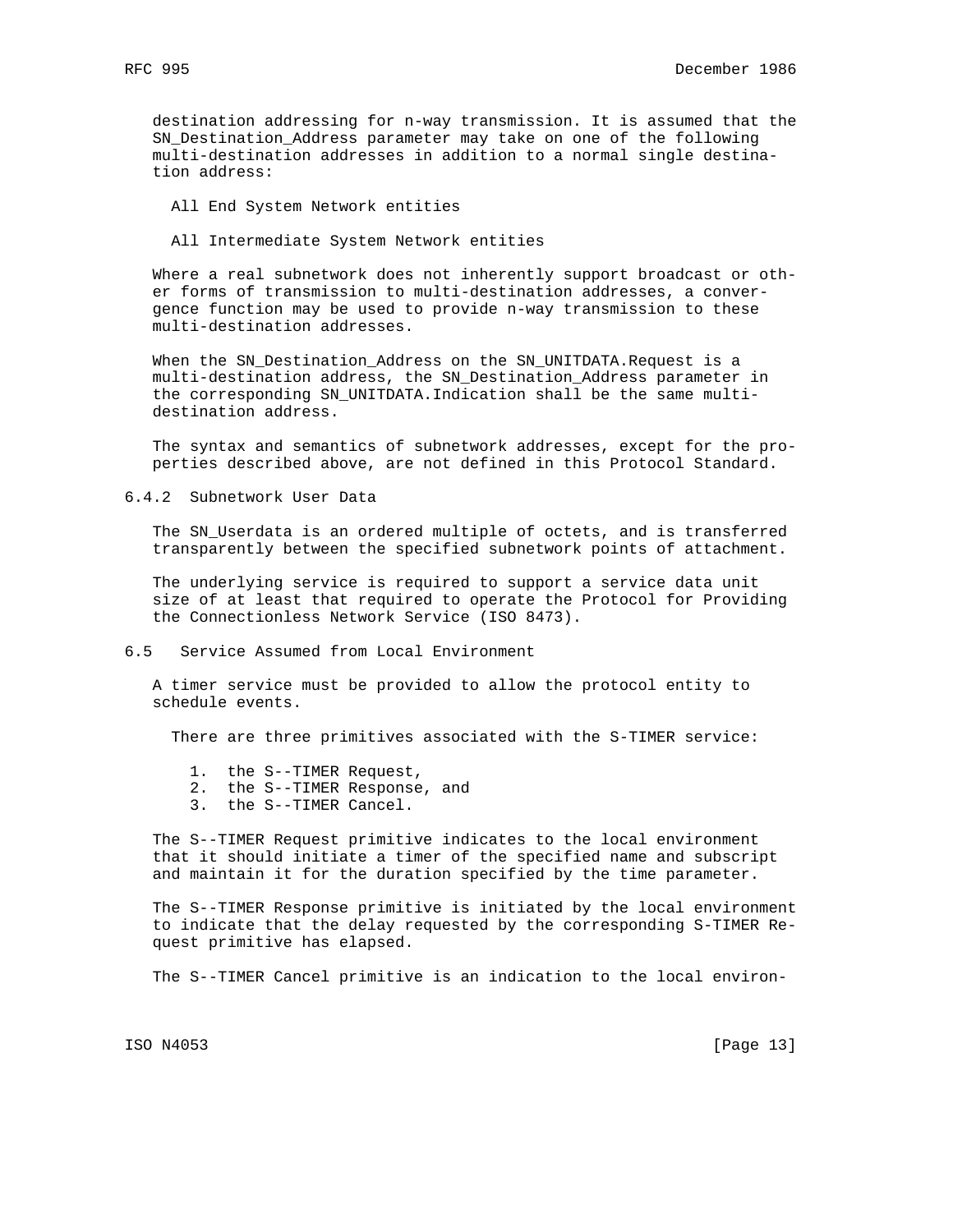ment that the specified timer(s) should be canceled.If the subscript parameter is not specified, then all timers with the specified name are canceled; otherwise, the timer of the given name and subscript is cancelled. If no timers correspond to the parameters specified, the local environment takes no action.

 The parameters of the S--TIMER service primitives are specified in Table 2.

| $S-$ -TIMER | .Request  | $S-Time,$   |  |
|-------------|-----------|-------------|--|
|             |           | $S-Name$ ,  |  |
|             |           | S-Subscript |  |
|             |           |             |  |
|             | .Response | $S-Name$ ,  |  |
|             |           | S-Subscript |  |
|             |           |             |  |

#### Table 2: Timer Primitives

 The time parameter indicates the time duration of the specified ti mer. An identifiying label is associated with a timer by means of the name parameter.The subscript parameter specifies a value to dis tinguish timers with the same name. The name and subscript taken to gether constitute a unique reference to the timer.

 Timers used in association with a specific protocol funtion are de fined under that protocol function.

#### Note:

 This International Standard does not define specific values for the timers.Any derivations described in this Standard are not mandatory. Timer values should be chosen so that the requested Quality of Service can be provided, given the known characteristics of the underlying service.

#### 6.6 Subnetwork Types

 In order to evaluate the applicability of this protocol in particular configurations of End Systems, Intermediate Systems and subnetworks, three generic types of subnetwork are identified. These are:

- 1. the point-to-point subnetwork,
- 2. the broadcast subnetwork, and
- 3. the general topology subnetwork

These subnetwork types are discussed in the following clauses.

ISO N4053 [Page 14]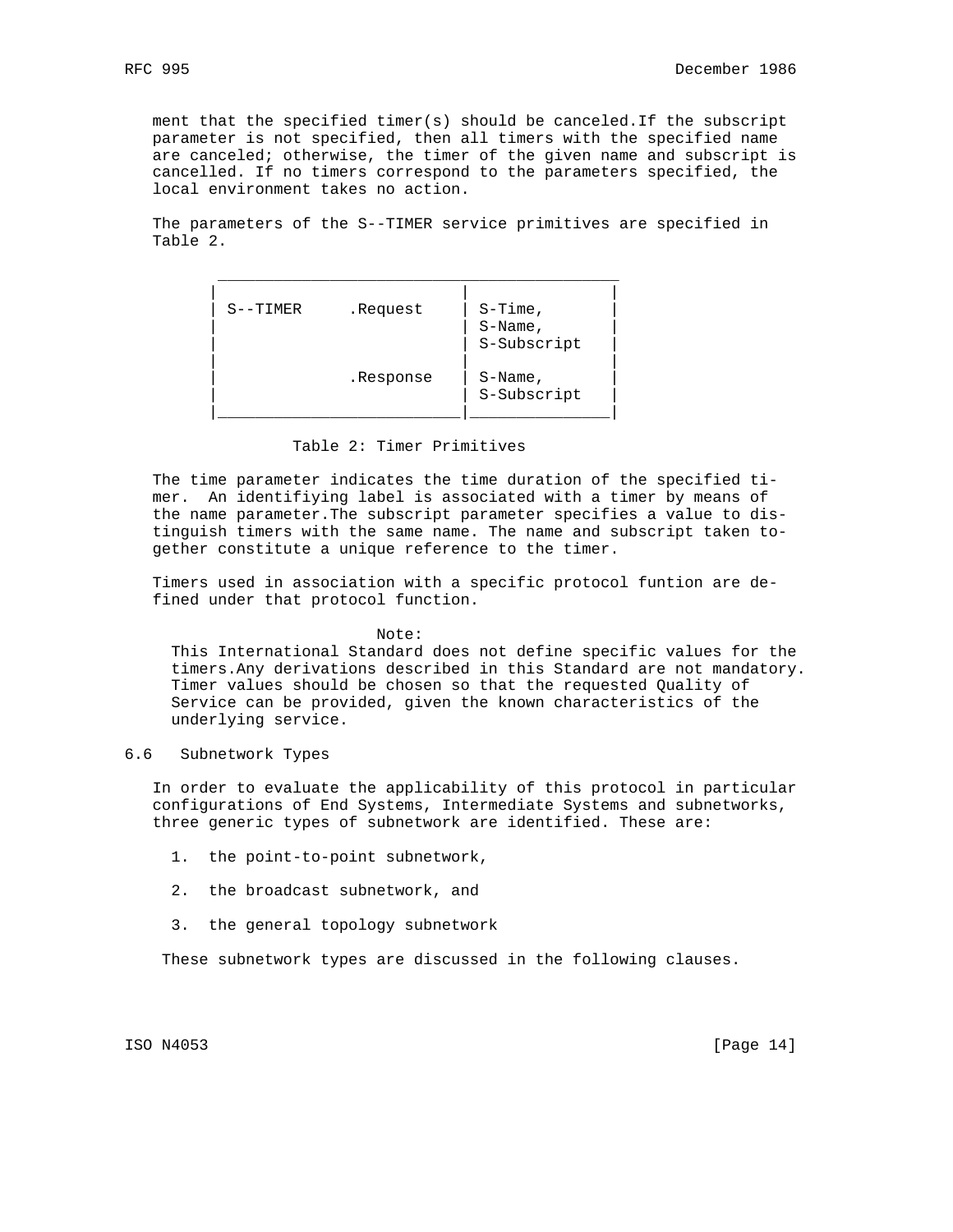## 6.6.1 Point-to-Point Subnetworks

 A point-to-point subnetwork supports exactly two systems. The two systems may be either two End Systems, or an End System and a single Intermediate System. A single point-to-point data link connecting two Network Entities is an example of a point-to-point subnetwork.

 Configuration Information on a point-to-point Subnetwork.On a point to-point subnetwork the Configuration Information of this protocol informs the communicating Network entities of the following:

1. Whether the topology consists only of two End Systems, or

2. One of the two systems is a Intermediate System.

Note:

 On a point-to-point subnetwork, if both systems are Intermediate Systems, then this protocol is inapplicable to the situation, since a IS-to-IS protocol should be employed instead. However, there is no reason why the configuration information could not be employed in a IS-to-IS environment to ascertain the topology and initiate operation of a IS-to-IS protocol.

 The Intermediate System is informed of the NSAP address(es) supported by the Network entity in the End System. This permits reachability information and routing metrics concerning these NSAPs to be dissem inated to other Intermediate Systems for the purpose of calculating routes to/from this End System.

 Route Redirection Information on a point-to-point Subnetwork. Route Redirection Information is not employed on point-to-point subnetworks because there are never any alternate routes.

## 6.6.2 Broadcast Subnetworks

 A Broadcast subnetwork supports an arbitrary number of End Systems and Intermediate Systems, and additionally is capable of transmitting a single SNPDU to all or a subset of these systems in response to a single SN\_UNITDATA.Request.An example of a broadcast subnetwork is a LAN (local area network) conforming to DIS8802/2, type 1 operation.

 Configuration Information on a broadcast Subnetwork.On a broadcast subnetwork the Configuration Information of this protocol is employed to inform the communicating Network entities of the following:

 1. End Systems are informed of the reachability, Network entity Title, and SNPA address(es) of each active Intermediate System on the subnetwork.

ISO N4053 [Page 15]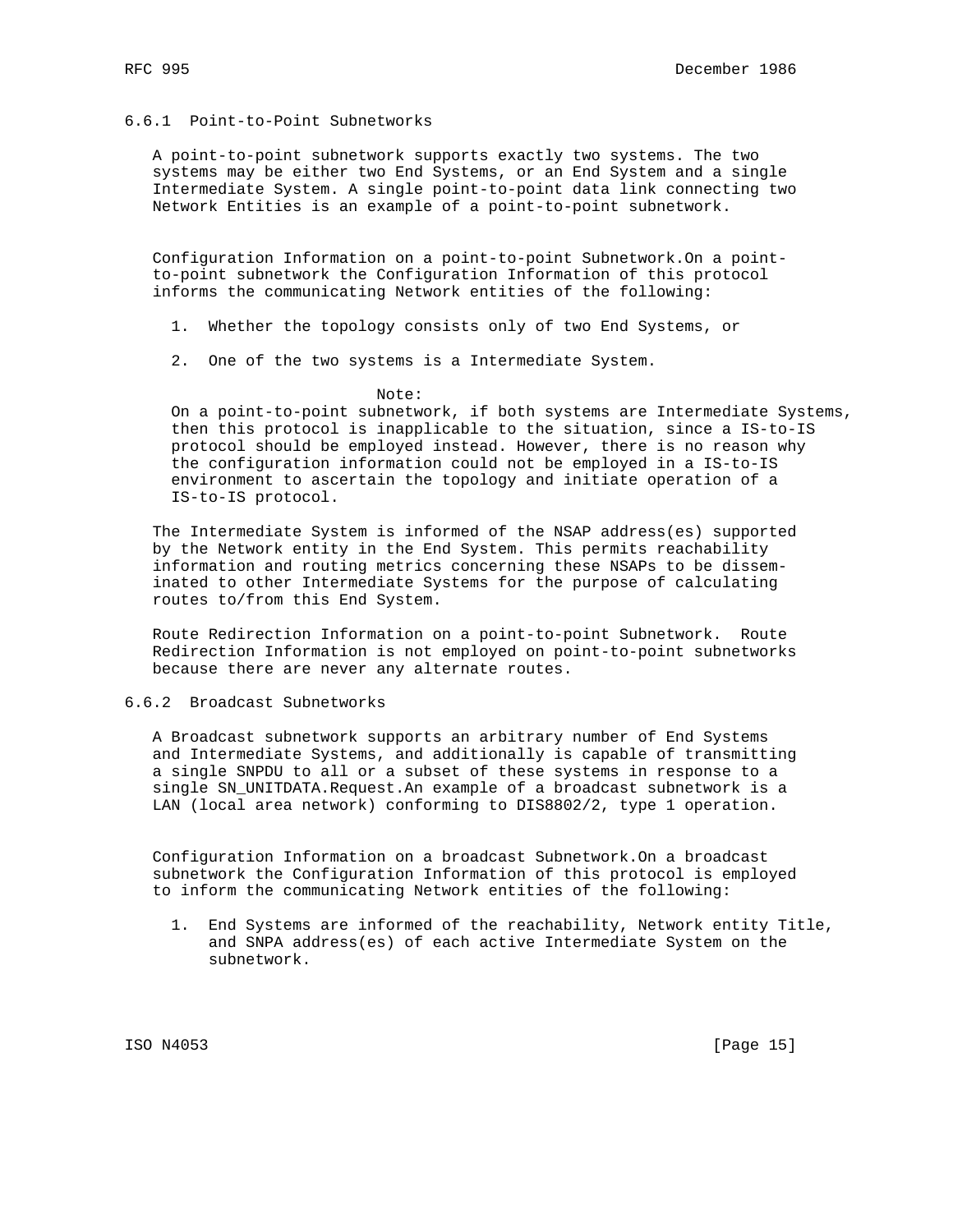- 2. Intermediate Systems are informed of the NSAP addresses supported by each End System and the Subnetwork address of the ES. Once the Intermediate System obtains this information, reachability information and routing metrics concerning these NSAPs may be disseminated to other ISs for the purpose of calculating routes to/from each ES on the subnetwork.
- 3. In the absence of an available Intermediate System, End Systems may query over a broadcast subnetwork to discover whether a particular NSAP is reachable on the subnetwork, and if so, what SNPA address to use to reach that NSAP.

 Route Redirection Information on broadcast Subnetworks.Route Redirec tion Information may be employed on broadcast subnetworks to permit Intermediate Systems to inform End Systems of superior routes to a destination NSAP. The superior route might be another IS on the same subnetwork as the ES, or it might be the destination ES itself, if it is directly reachable on the same subnetwork as the source ES.

6.6.3 General Topology Subnetworks

 A general topology subnetwork supports an arbitrary number of End Systems and Intermediate Systems, but does not support a convenient multidestination connectionless transmission facility as does a broadcast subnetwork.An example of a general topology subnetwork is a subnetwork employing X.25 or ISO 8208.

Note:

 The crucial distinguishing characteristic between the broadcast subnetwork and the general topology subnetwork is the "cost" of an n-way transmission to a potentially large subset of the systems on the subnetwork. On a general topology subnetwork, the cost is assumed to be close to the cost of sending an individual PDU to each SNPA on the subnetwork. Conversely, on a broadcast subnetwork the cost is assumed to be close to the cost of sending a single PDU to one SNPA on the subnetwork. Intermediate situations between these extremes are of course possible. In such cases it would be possible to treat the subnetwork as either in the broadcast or general topology categories.

 Configuration Information on a general topology Subnetwork. On a general topology subnetwork the Configuration Information is general ly not employed because this protocol can be very costly in the util ization (and charging for) subnetwork resources.

 Route Redirection Information on a general topology Subnetwork. Route Redirection Information may be employed on general topology subnetworks to permit Intermediate Systems to inform End Systems of superior routes to a destination NSAP. The superior route might be another IS on the same subnetwork as the ES, or it might be the des tination ES itself, if it is directly reachable on the same subnet-

ISO N4053 [Page 16]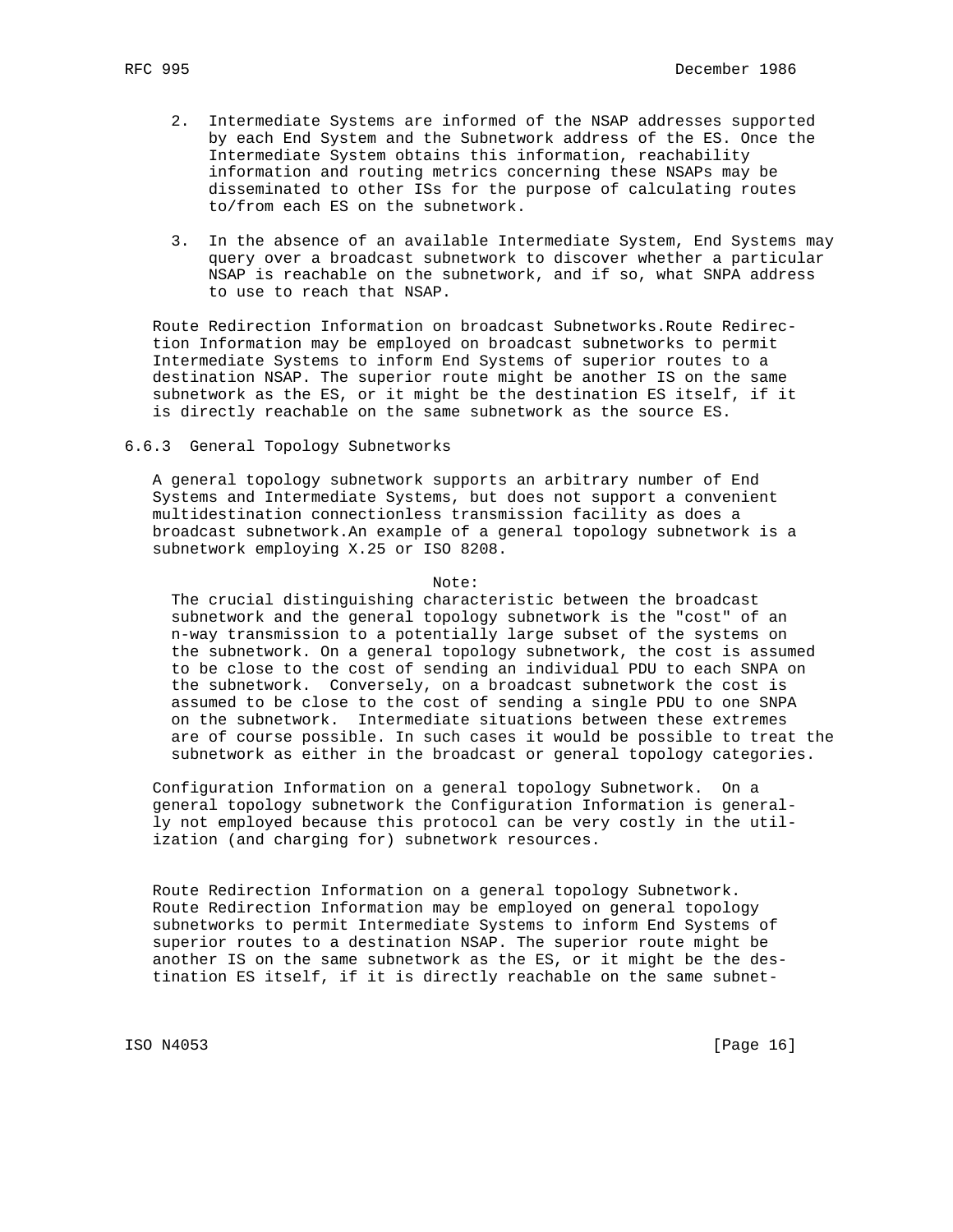work as the source ES.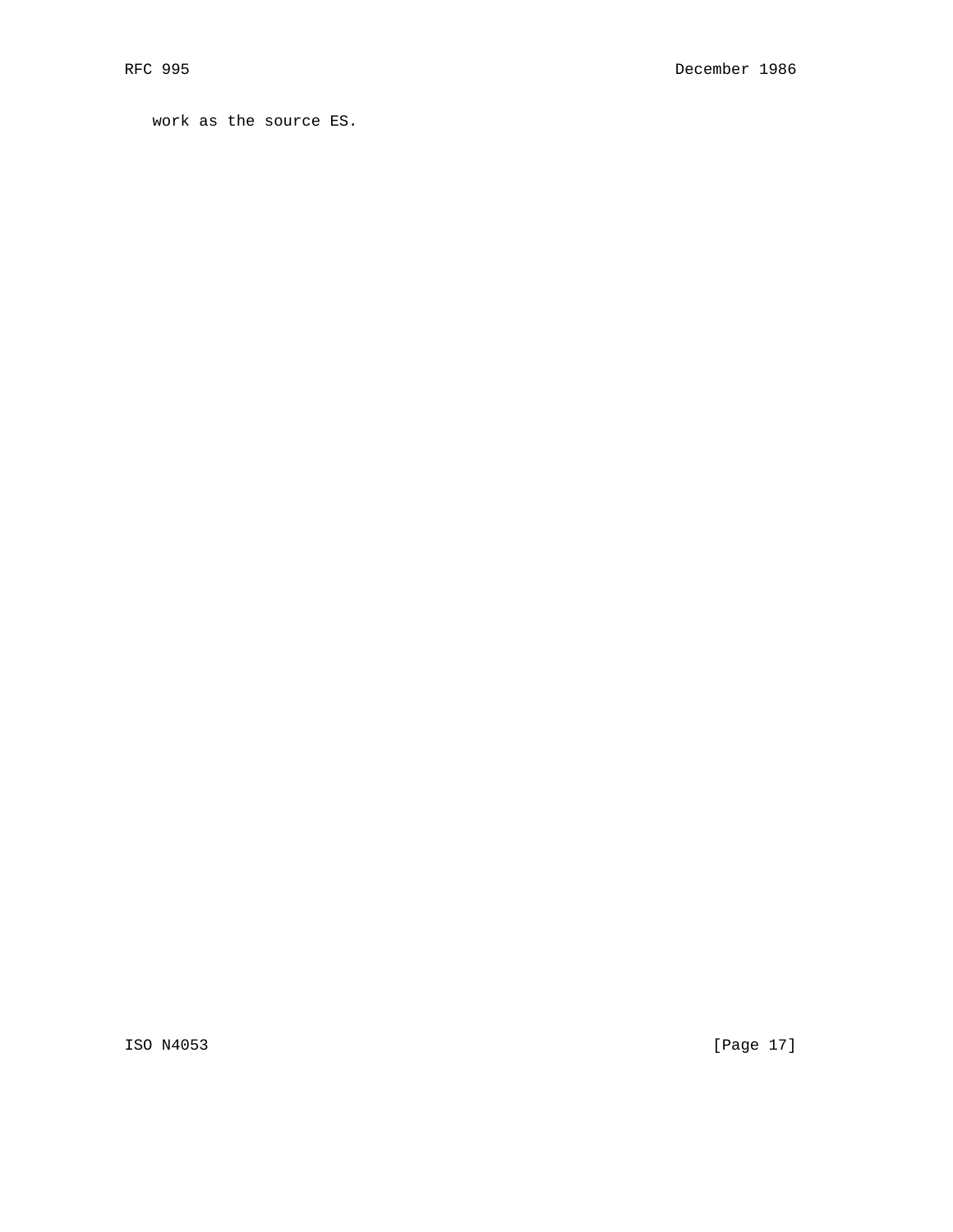SECTION TWO. SPECIFICATION OF THE PROTOCOL

## 7 Protocol Functions

 This section describes the functions performed as part of the Proto col. Not all of the functions must be performed by every implementa tion. Clause 7.12 specifies which functions may be omitted and the correct behavior where requested functions are not implemented.

### 7.1 Protocol Timers

 Many of the protocol functions are timer based. This means that they are executed upon expiration of a timer rather than upon receipt of a PDU or invocation of a service primitive. The two major types of ti mers employed by the protocol are the Configuration Timer (CT) and the Holding Timer (HT).

### 7.1.1 Configuration Timer

 The Configuration Timer is a local timer (i.e. maintained indepen dently by each system) which performs the Report Configuration func tion (see section 7.2). The timer determines how often a system re ports its availability to the other systems on the same subnetwork. The shorter the Configuration Timer, the more quickly other systems on the subnetwork will become aware when the reporting system becomes available or unavailable. The increased responsiveness must be traded off against increased use of resources in the subnetwork and in the recipient systems.

### 7.1.2 Holding Timer

 The Holding Timer applies to both Configuration Information and Route Redirection Information. The value of the Holding Timer is set by the source of the information and transmitted in the appropriate PDU. The recipient of the information is expected to retain the information no longer than the Holding Timer. Old Configuration or Route Redirection information must be discarded after the Holding Timer expires to en sure the correct operation of the protocol.

 Further discussion of the rationale for these timers and guidelines for their use may be found in annex 10.

#### 7.2 Report Configuration Function

 The Report Configuration Function is used by End Systems and Inter mediate Systems to inform each other of their reachability and current subnetwork address. This function is invoked every time the local Configuration Timer (CT) expires in an ES or IS. It is also in voked upon receipt of a Query Configuration PDU from another End Sys tem.

ISO N4053 [Page 18]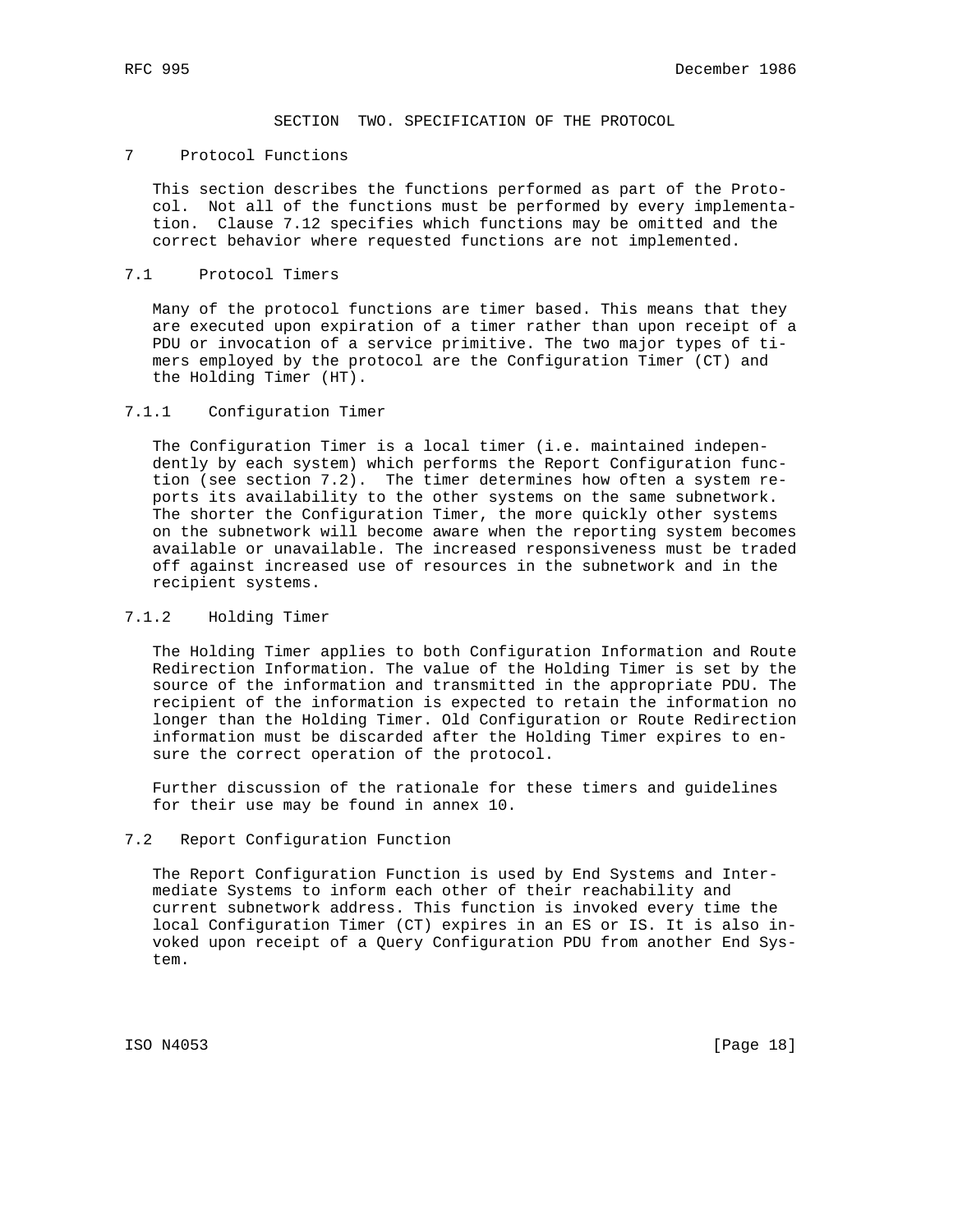## 7.2.1 Report Configuration by End Systems

 An End System constructs and transmits one ESH PDU (ESH stands for "End System Hello") for each NSAP it serves, and issues one SN\_UNITDATA.- Request with the ESH PDU as the SNSDU on each subnet work to which it is attached.

#### Note:

 The necessity to transmit a separate ESH PDU for each NSAP served by the Network entity arises from the lack of a formalized relationship between Network Entity Titles and NSAP addresses. If this relationship could be constrained to require that all NSAP addresses be assigned as leaf subdomains of a domain represented by the local Network entity's Network entity Title, then a single ESH PDU could be transmitted containing the ESs Network entity Title.The Network entity Title would then imply which NSAPs might be present at that End system.

 The Holding Timer (HT) field is set to approximately twice the ESs Configuration Timer (CT) parameter. This variable is set to a value large enough so that even if every other ESH PDU is discarded (due to lack of resources), or otherwise lost in the subnetwork, the confi guration information will still be maintained. The value must be set small enough so that Intermediate Systems can respond in a timely fashion to End Systems becoming available or unavailable.

 The SN\_Destination\_Address parameter is set to the group address that indicates "All Intermediate System Network Entities". This ensures that a single transmission on a broadcast subnetwork will reach all of the active Intermediate Systems.

#### Note:

 The actual value of the SN\_Destination\_Address used to mean "All Intermediate System Network Entities" is subnetwork dependent and will most likely vary from subnetwork to subnetwork. It would of course be desirable that on widely-used subnetwork types (such as those based on DIS 8802) that this value and the value of the "All End System Network Entities" group address, be standardized.

### 7.2.2 Report Configuration by Intermediate Systems

 An Intermediate System constructs a single ISH PDU (ISH stands for "Intermediate System Hello") containing the ISs Network Entity Title and issues one SN\_UNITDATA.Request with the ISH PDU as the SNSDU on each subnetwork to which it is attached.

 The Holding Timer (HT) field is set to approximately twice the Inter mediate System's Configuration Timer (CT) parameter. This variable is set to a value large enough so that even if every other ISH PDU is discarded (due to lack of resources), or otherwise lost in the sub network, the configuration information will still be maintained.The value must be set small enough so that End Systems will quickly cease

ISO N4053 [Page 19]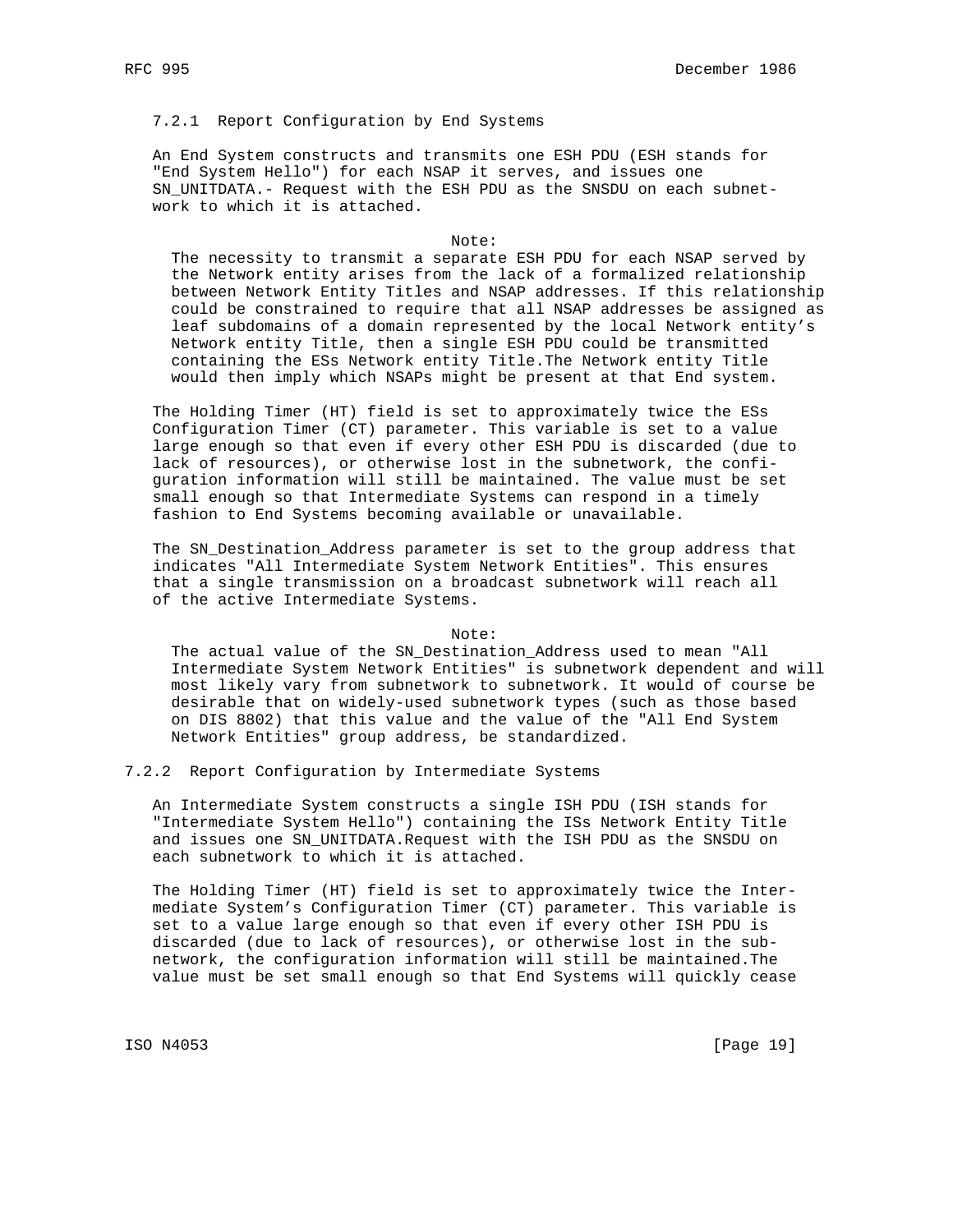to use ISs that have failed, thus preventing "black holes" in the Network.

 The SN\_Destination\_Address parameter is set to the group address that indicates "All End System Network Entities".This ensures that a sin gle transmission on a broadcast subnetwork will reach all of the ac tive End Systems.

7.3 Record Configuration Function

 The Record Configuration function receives ESH or ISH PDUs, extracts the configuration information, and adds or replaces the corresponding configuration information in the local Network entity's Routing In formation base. If insufficient space is available to store new con figuration information, the PDU is discarded. No Error Report is gen erated.

Note:

 The protocol is described such that End Systems receive and record only ISH PDUs and Intermediate Systems receive and process only ESH PDUs. If an ES so desires however, it may decide to process ESH PDUs as well (on a broadcast network this is easily done by enabling the appropriate group address). There is potentially some performance improvement to be gained by doing this, at the expense of extra memory, and possibly extra processing cycles in the End System.The ES, by recording other ESs' Configuration information, may be able to route NPDUs directly to ESs on the local subnetwork without first being redirected by a Intermediate System.

 Similarly, Intermediate Systems may choose to receive the ISH PDUs of other ISs, allowing this protocol to be used as the initialization and topology maintenance portion of a full IS-to-IS routing protocol. Both of these possibilities are for further study.

#### 7.4 Flush Old Configuration Function

 The Flush Old Configuration Function is executed to remove Configura tion entries in the routing information base whose Holding Timer has expired. When the Holding Time for an ES or IS expires, this func tion removes the corresponding entry from the routing information base of the local Network Entity.

7.5 Query Configuration Function

 The Query Configuration Function is performed under the following circumstances:

- 1. The End System is attached to a broadcast subnetwork,
- 2. There is no Intermediate System currently reachable on the subnetwork (i.e. no ISH PDUs have been received since the last

ISO N4053 [Page 20]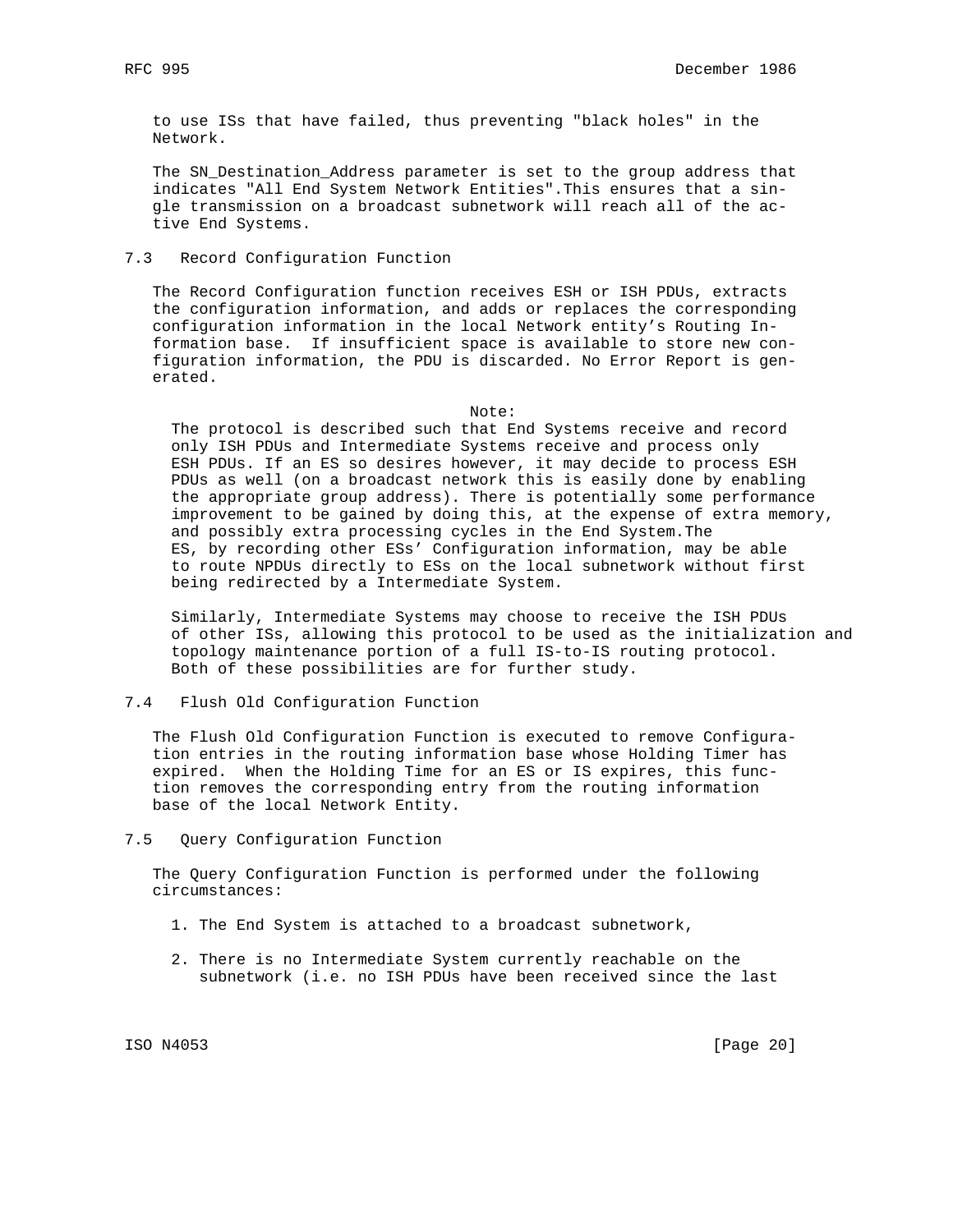information was flushed by the Flush Old Configuration Function),

- 3. The Network Layer's Route PDU Function needs to obtain the SNPA address to which to forward a PDU destined for a certain NSAP, and
- 4. The SNPA address cannot be obtained either by a local transformation or a local table lookup.

#### Note:

 Despite appearances, this is actually a quite common case, since it is likely that there will be numerous isolated Local Area Networks without Intermediate Systems to rely upon for obtaining routing information (e.g.via the Request Redirect Function of this protocol). Further, if the Intermediate System(s) are temporarily unavailable, without this capability communication on the local subnetwork would suffer unless manually-entered tables were present in each End System or all NSAPs of the subnetwork had the subnetwork SNPA address embedded in them.

 The End System, when needing to route an NPDU to a destination NSAP whose SNPA is unknown issues an SN\_UNITDATA.Request with the NPDU as the SN\_Userdata.The SN\_Destination\_Address parameter is set to the group address that indicates "All End System Network Entities".

 Subsequently an ESH PDU may be received containing the NSAP address along with the corresponding SNPA address (see clause 7.6). In such a case the End System executes the Record Configuration function for the NSAP, and therefore will be able to route subsequent PDUs to that destination using the specified SNPA. If no ESH PDU is received, the End System may declare the destination NSAP is not reachable. The length of time to wait for a response before indicating a failure or the possibility of repeating the process some number of times before returning a failure are local matters and are not specified in this standard.

### 7.6 Configuration Response Function

 The Configuration Response function is performed when an End System attached to a broadcast subnetwork receives an NPDU addressed to one of its NSAPs, with the SN\_Destination\_Address from the SN\_UNITDATA.Indication set to the group address "All End System Netowrk Entities". This occurs as a result of another ES having per formed the Query Configuration function described in clause 7.5.

 The End System constructs an ESH PDU identical in content to the ESH PDU constructed by the Report Configuration function (see clause 7.2.1) for the NSAP to which the received NPDU was addressed.It then transmits the ESH PDU to the source of the original NPDU by issuing an SN\_UNITDATA.Request with the SN\_Destination\_Address set to the value of the SN\_Source\_Address received in the SN\_UNITDATA.Indication with the original NPDU.

ISO N4053 [Page 21]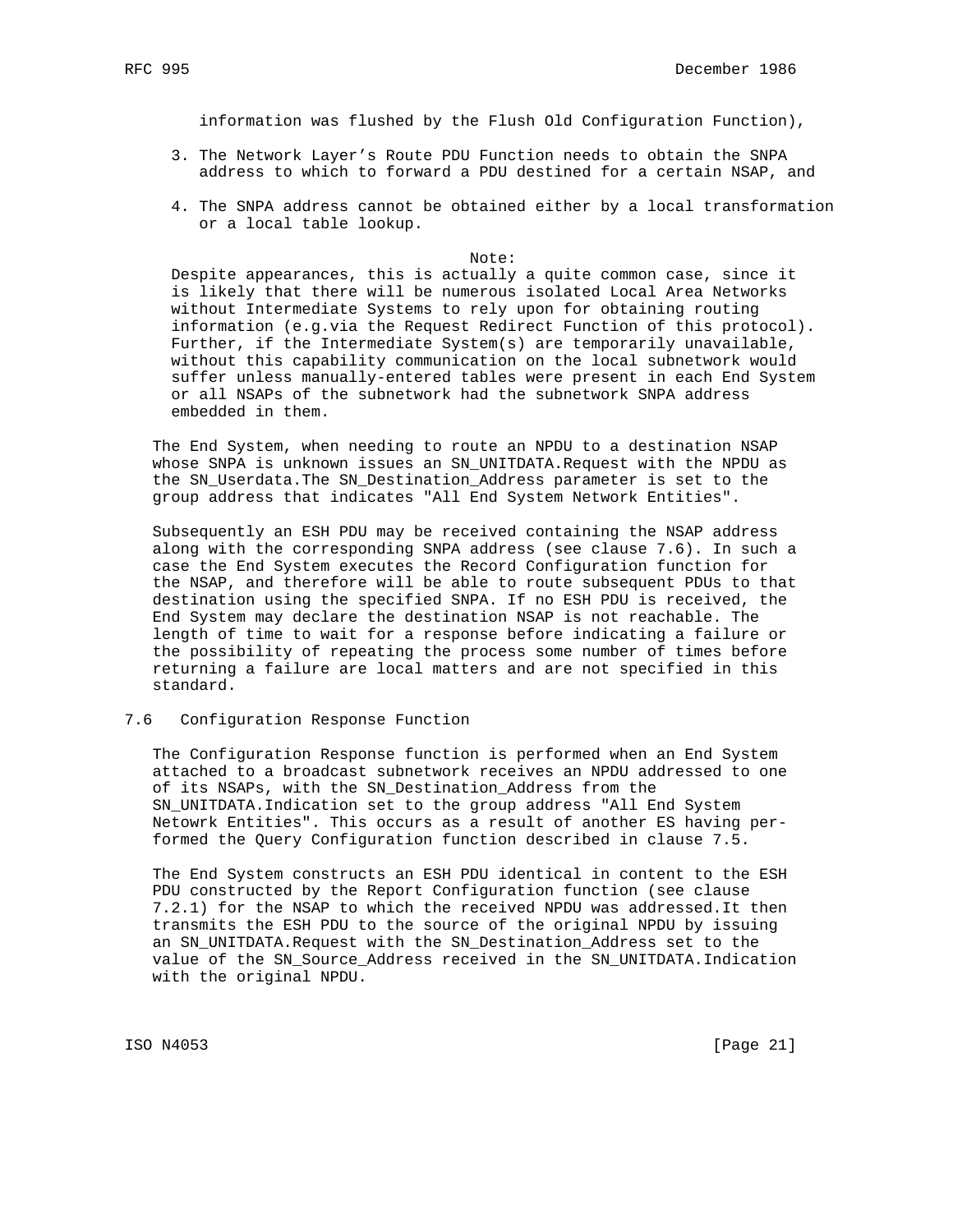## 7.7 Request Redirect Function

 The Request Redirect Function is present only in Intermediate Systems and is closely coupled with the Routing and Relaying Functions of In termediate Systems. The Request Redirect Function is coupled with the "Route PDU Function" described in clause 6.5 of ISO 8473. The Request Redirect Function is performed after the Route PDU function has cal culated the next hop of the Data PDU's path.

 When an NPDU is to be forwarded by a Intermediate System, the Request Redirect Function first examines the SN\_Source\_Address associated with the SN\_UNITDATA.Indication which received the SNSDU (containing this NPDU). If the SN\_Source\_Address is not from an End System on the local subnetwork (determined by examining the Configuration informa tion obtained through the Record Configuration Function), then this function does no further processing of the NPDU.

 If the NPDU was received directly from an ES the output of the ISs Routing and Relaying function for this NPDU is examined. This output will contain, among other things, the following pieces of informa tion:

- 1. a local identifier for the subnetwork over which to forward the NPDU, plus either
- 2. the Network entity title and subnetwork address of the IS to which to forward the NPDU, or
- 3. the subnetwork address of the destination End System.

 The Request Redirect function must now determine if the source ES could have sent the NPDU directly to the Network entity the Inter mediate System is about to forward the PDU to. If any of the follow ing conditions hold, the source ESshould be informed of the "better" path (by sending an RD PDU to the originating ES):

- 1. The next hop is to the destination system, and the destination is directly reachable (at subnetwork address BSNPA) on the source ESs subnetwork, or
- 2. The next hop is to a Intermediate System which is connected to the same subnetwork as the ES.

 If the better path exists, the IS first completes normal processing of the received NPDU and forwards it.It then constructs a Redirect PDU (RD PDU) containing the Destination Address of the original NPDU, the subnetwork address of the better next hop (BSNPA), the Network Entity Title of the IS to which the ES is being redirected (unless the redirect is to the destination ES), a Holding Time (HT), QoS Maintenance, Priority, and Security options that were present in the Data NPDU (these are simply copied from the Data PDU). The HT is set

ISO N4053 [Page 22]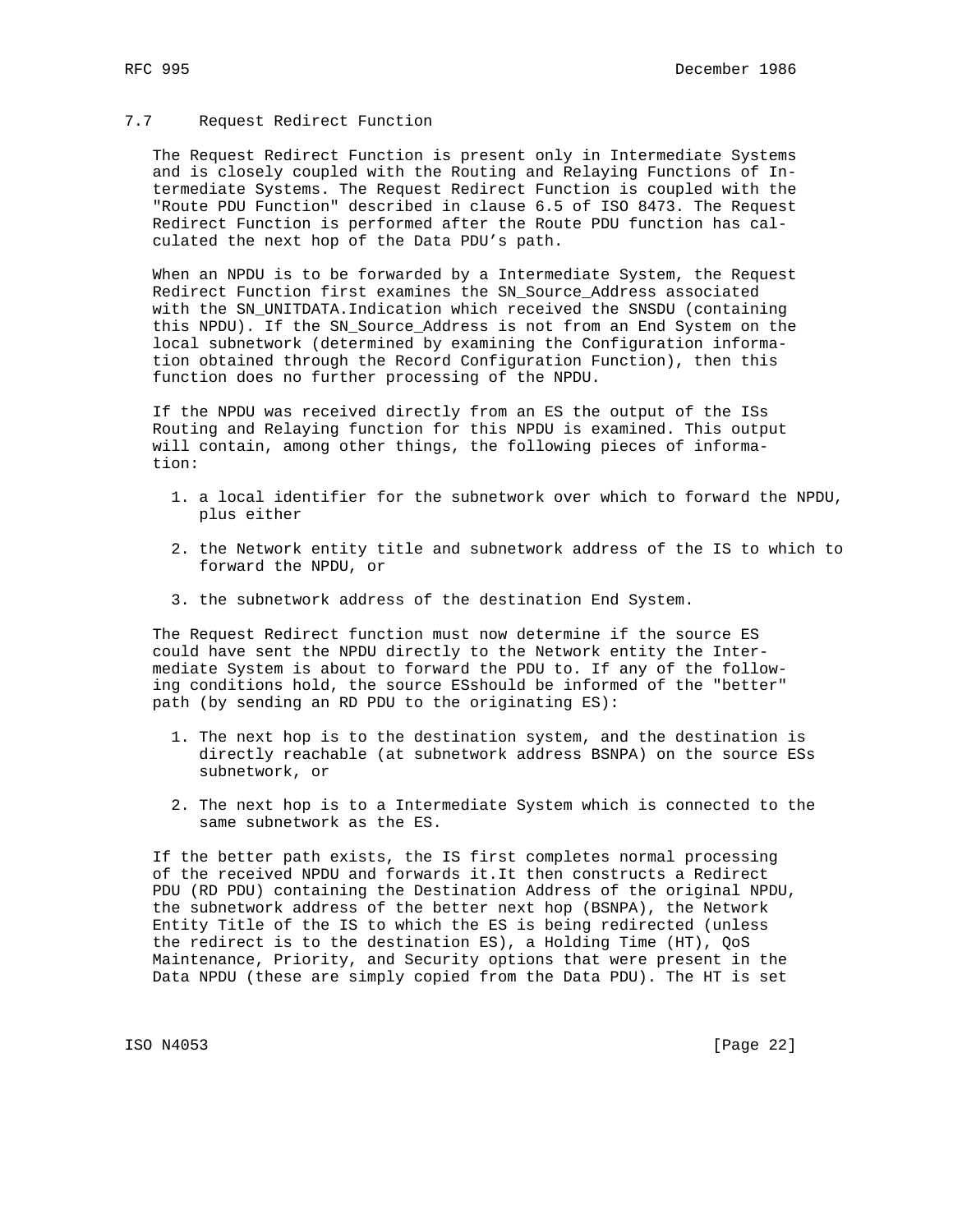to the value of the local Redirect Timer (RT). See Annex A for a dis cussion of how to choose the value of RT. If there are insufficient resources to both forward the original NPDU and to generate and send an RD PDU, the original NPDU must be given preference. The Inter mediate System (assuming it has sufficient resources) then sends the RD PDU to the source End System using the SN\_Source\_Address of the received NPDU as the SN\_Destination\_Address for the SN\_UNITDATA.- Reqeust.

### 7.8 Record Redirect Function

 The Record Redirect Function is present only in End Systems. This function is invoked whenever an RD PDU is received. It extracts the redirect information and adds or replaces the corresponding redirec tion information in the local Network entity's Routing Information base. The essential information is the redirection mapping from a Destination Address to a subnetwork address, along with the Priority, Security, and QoS Maintenance options and the Holding Time for which this mapping is to be considered valid. If the Redirect was to anoth er Intermediate System, the Network Entity Title of the IS is record ed as well.

Note:

 If insufficient memory is available to store new redirection information, the RD PDU may be safely discarded since the original Intermediate System will continue to forward PDUs on behalf of this Network entity anyway.

### 7.9 Refresh Redirect Function

 The Refresh Redirect Function is present only in End Systems. This function is invoked whenever an NPDU is received by a destination ES. It is closely coupled with the function that processes received NPDUs at a destination Network Entity.This is the "PDU Decomposition" func tion in ISO 8473. The purpose of this function is to increase the longevity of a redirection without allowing an incorrect route to persist indefinitely. The Source Address (SA), Priority, Security, and QoS options are extracted and compared to any Destination Address and QoS parameters being maintained in the Routing Information base (such information would have been stored by the Record Redirect Func tion). If a corresponding entry is found, the previous hop of the PDU is obtained from the SN\_Source\_Address parameter of the SN\_Unitdata.Indication primitive by which it was received. If this address matches the next hop address stored with the redirection in formation, the remaining holding time for the redirection is reset to the original holding timer that was obtained from the RD PDU.

Note:

 The purpose of this function is to avoid timing out redirection entries when the Network entity is receiving return traffic from the destination via the same path over which it is currently sending traffic.This is

ISO N4053 [Page 23]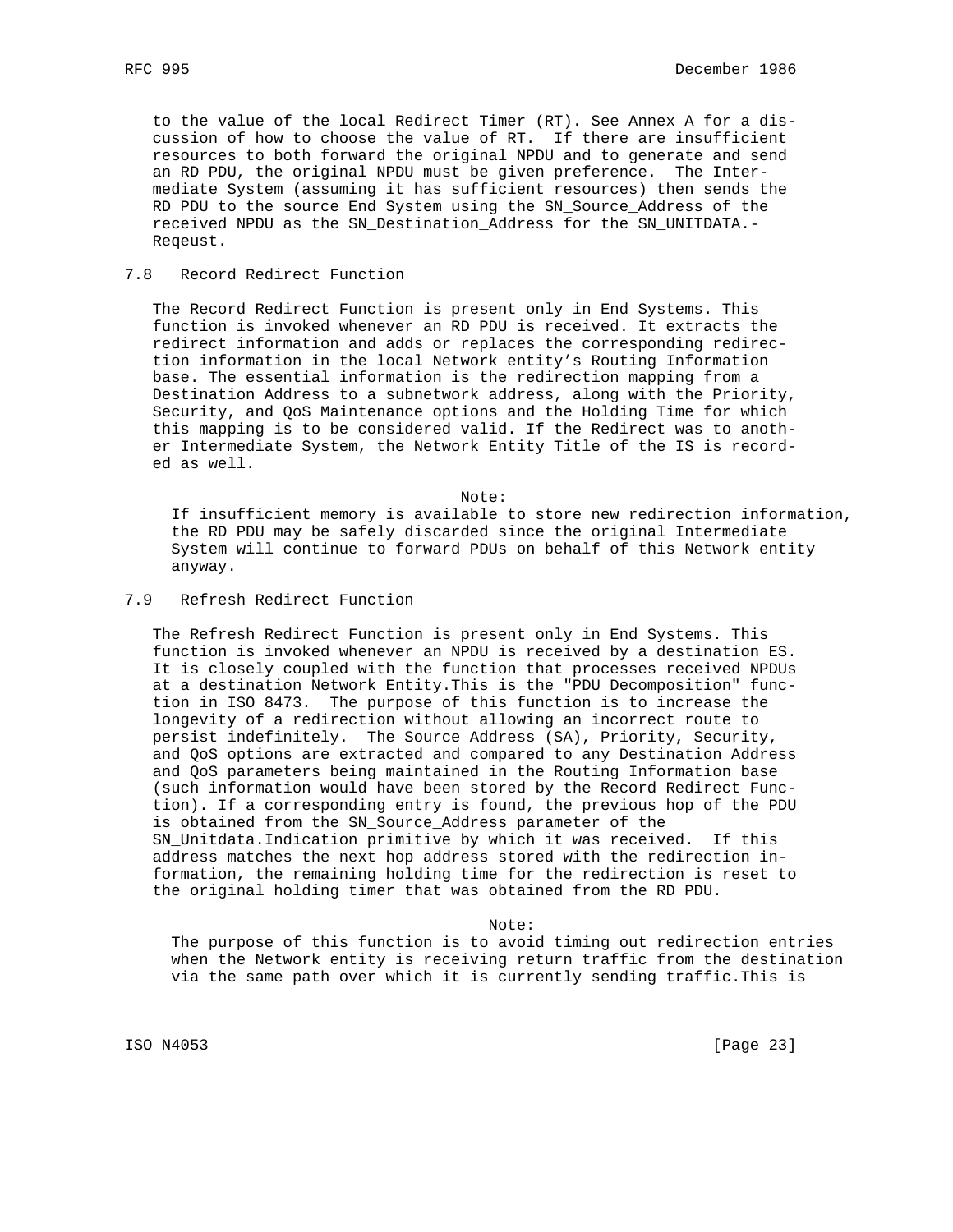particularly useful when the destination system is on the same subnetwork as the source, since after one redirect no IS need be involved in the ES-to-ES traffic.

 This function must operate in a very conservative fashion however, to prevent the formation of black holes. The remaining holding time should be refreshed only under the exact conditions specified above. For a discussion of the issues surrounding the refresh of redirection information, see Annex 10.

7.10 Flush Old Redirect Function

 The Flush Old Redirect Function is executed to remove Configuration entries in the routing information base whose Holding Timer has ex pired. When the Holding Time for an ES or IS expires, this function removes the corresponding entry from the routing information base of the local Network Entity.

### 7.11 PDU Header Error Detection

 The PDU Header Error Detection function protects against failure of Intermediate or End System Network entities due to the processing of erroneous information in the PDU header.The function is realized by a checksum computed on the entire PDU header. The checksum is verified at each point at which the PDU is processed. If the checksum calcula tion fails, the PDU must be discarded.

 The use of the Header Error Detection function is optional and is selected by the originating Network Entity. If the function is not used, the checksum field of the PDU header is set to zero.

 If the function is selected by the originating Network Entity, the value of the checksum field causes the following formulf to be satis fied:

(The Sum from i=1 to L of  $a(i)$ ) (mod 255) = 0 (The Sum from i=1 to L of  $(L - i + 1) * a(i)$ ) (mod 255) = 0

where  $L = the number of octets in the PDU header, and  $a(i) = the value of$$  the octet at position i. The first octet in the PDU header is considered to occupy position i = 0.

 When the function is in use, neither octet of the checksum field may be set to zero.

ISO N4053 [Page 24]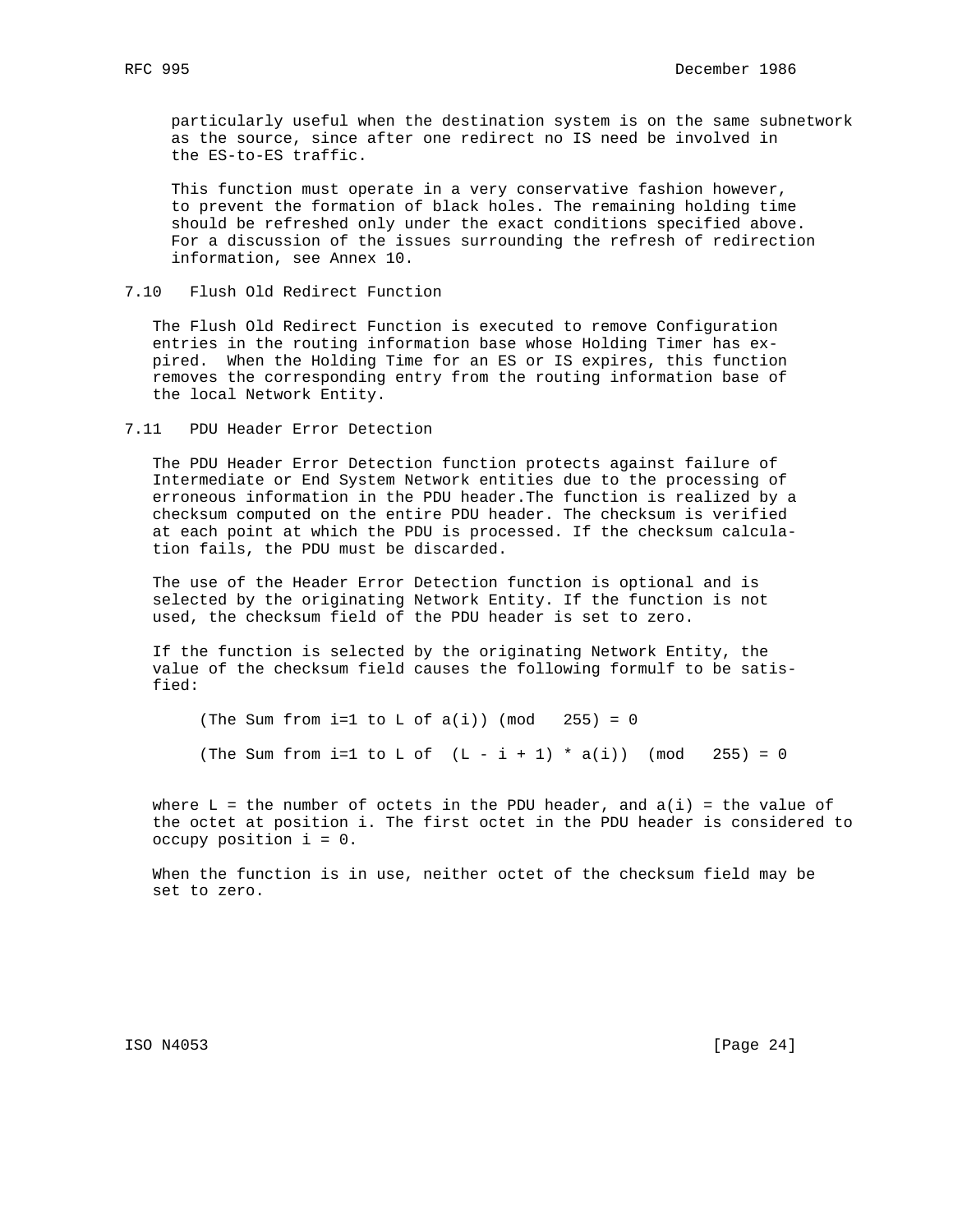## 7.12 Classification of Functions

 Implementations do not have to support all of the functions described in clause 7. Functions are divided into four categories:

- Type A: These functions must be supported in all cases.
- Type B: These functions must be supported by Systems which implement the Configuration Information.
- Type C: These functions must be supported by Systems which implement the Redirect Information.
- Type D: These functions are optional.

 If a PDU is received which invokes an optional function that is not implemented, that PDU is discarded.

 Table 3 shows how the functions are divided into these four categories, and to which type of system (ES, IS, or both) they apply.

| Category | System Type |
|----------|-------------|
| В        | ES, IS      |
| B        | ES, IS      |
| А        | ES          |
| B        | ES, IS      |
|          | ΙS          |
| B        | ES          |
| $\sim$   | ES          |
|          | ES          |
|          | ES          |
|          | ES, IS      |
|          |             |

Table 3: Categories of Protocol Functions

8 Structure and Encoding of PDUs

#### Note:

 The encoding of the PDUs for this protocol is compatible with that used in ISO 8473.

#### Temporary Note:

 The method employed for describing the encoding of PDUs is provisional. Member bodies are requested to comment on whether another method (such as ASN.1 with an appropriate concrete syntax) would be preferable.

ISO N4053 [Page 25]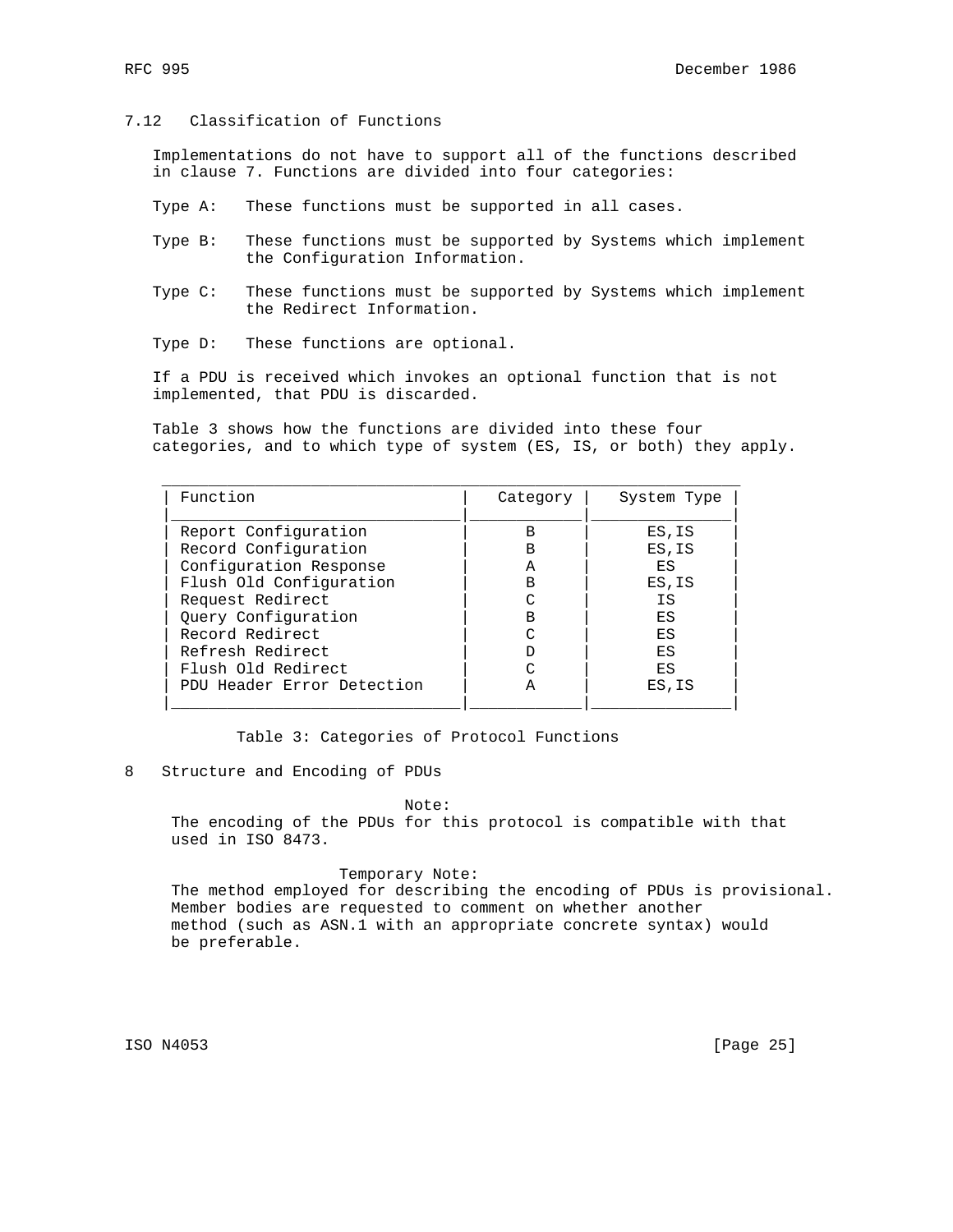#### 8.1 Structure

 All Protocol Data Units shall contain an integral number of octets.The octets in a PDU are numbered starting from one (1) and in creasing in the order in which they are put into an SNSDU. The bits in an octet are numbered from one (1) to eight (8), where bit one (1) is the low-order bit. When consecutive octets are used to represent a binary number, the lower octet number has the most significant value.

 Any subnetwork supporting this protocol is required to state in its specification the way octets are transferred, using the terms "most significant bit" and "least significant bit". The PDUs of this proto col are defined using the terms "most significant bit" and "least significant bit".

#### Note:

 When the encoding of a PDU is represented using a diagram in this section, the following representation is used:

- a) octets are shown with the lowest numbered octet to the left, higher number octets being further to the right;
- b) within an octet, bits are shown with bit eight (8) to the left and bit one (1) to the right.

PDUs shall contain, in the following order:

- 1. the fixed part;
- 2. the Network address part;
- 3. the Subnetwork address part, if present; and
- 4. the Options part, if present.
- 8.2 Fixed Part
- 8.2.1 General

 The fixed part contains frequently occurring parameters including the type code (ESH, ISH, or RD) of the protocol data unit.The length and the structure of the fixed part are defined by the PDU code.

ISO N4053 [Page 26]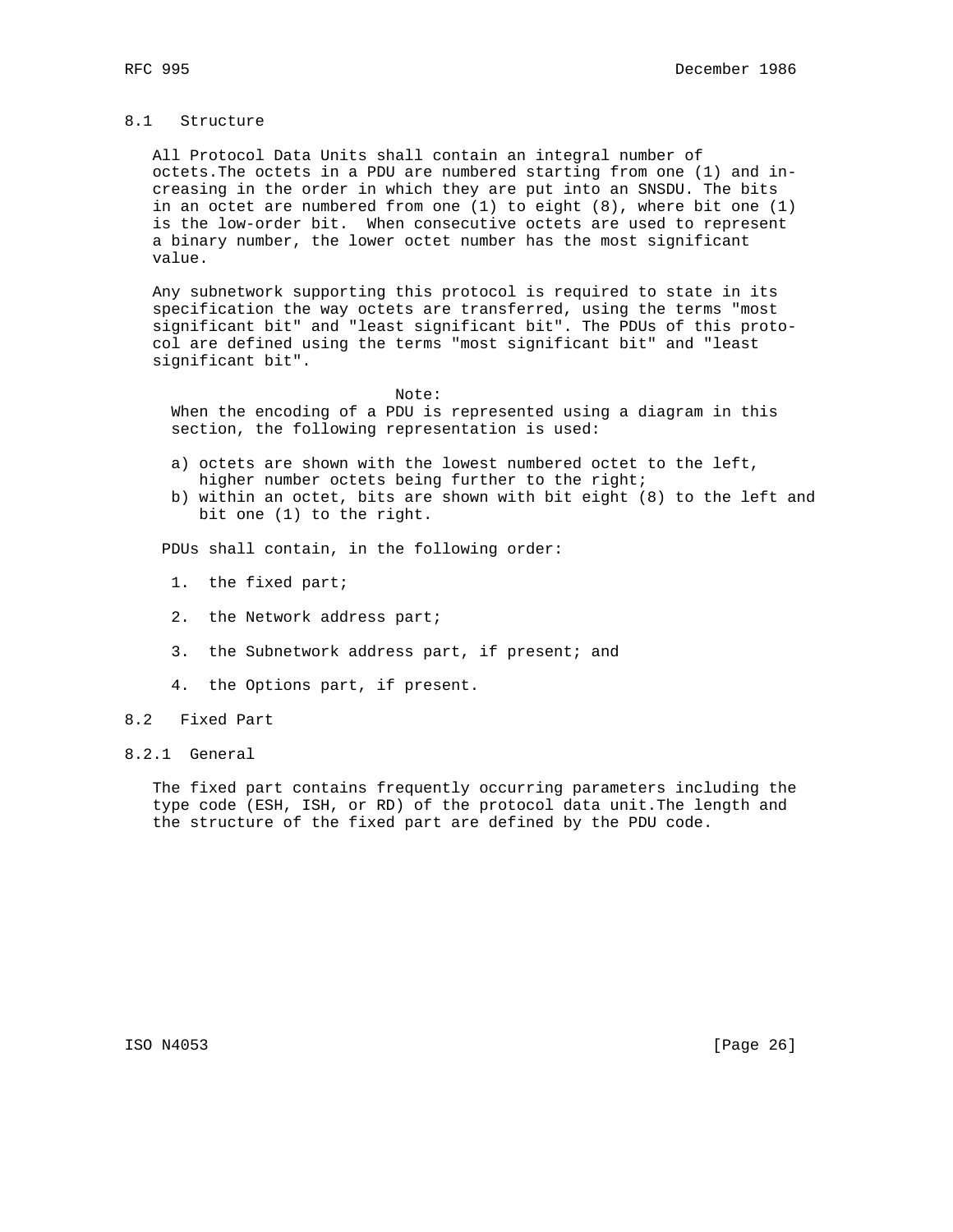The fixed part has the following format:



Figure 1: PDU Header -- Fixed Part

8.2.2 Network Layer Protocol Identifier

The value of this field shall be 1000 0010.

 Temporary Note: The value 1000 0010 is provisional, pending resolution of the NLPID issue in SC6.

 This field identifies this Network Layer Protocol as ISO SC6/N4053, End System to Intermediate System Routing Exchange Protocol for use in conjunction with ISO 8473.

#### 8.2.3 Length Indicator

 The length is indicated by a binary number, with a maximum value of 254 (1111 1110).The length indicated is the length of the entire PDU (which consists entirely of header, since this protocol does not car ry user data) in octets, as described in clause 8.1. The value 255 (1111 1111) is reserved for possible future extensions.

8.2.4 Version/Protocol Identifier Extension

 The value of this field is binary 0000 0001. This identifies a stan dard version of ISO xxxx, End System to Intermediate System Routing Exchange Protocol for use in conjunction with ISO 8473.

ISO N4053 [Page 27]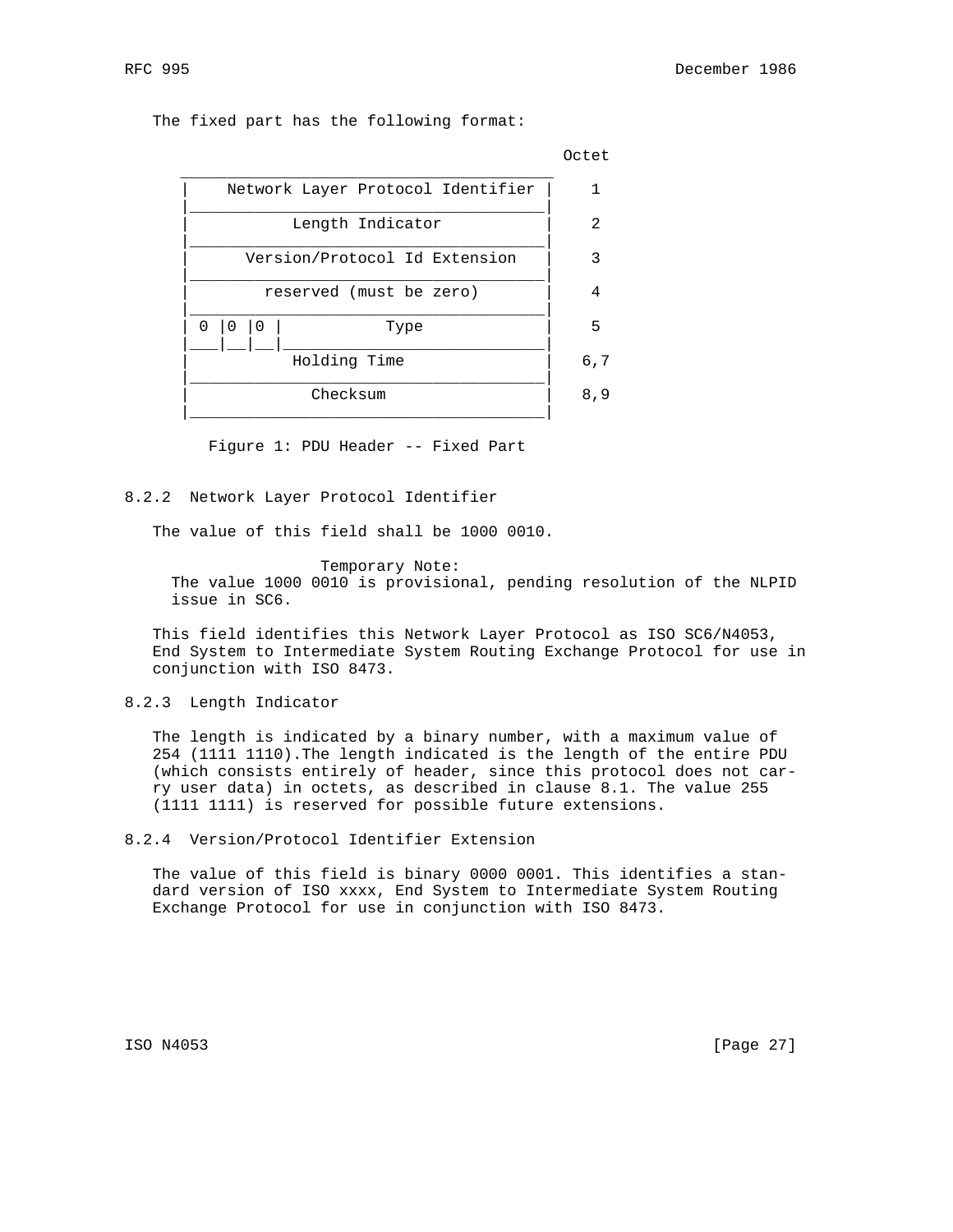## 8.2.5 Type Code

 The Type code field identifies the type of the protocol data unit. Allowed values are given in table 4.

|         | <b>Bits</b> | 5.           |                | 4 3 2         |  |
|---------|-------------|--------------|----------------|---------------|--|
|         |             |              |                |               |  |
| ESH PDU |             | <sup>n</sup> |                | $0 \t 0 \t 1$ |  |
| ISH PDU |             |              | $\overline{0}$ | $1 \t 0$      |  |
| RD PDU  |             | ∩            | $\cap$         | $1 \quad 1$   |  |
|         |             |              |                |               |  |

#### Table 4: Valid PDU Types

All other PDU type values are reserved.

8.2.6 Holding Time

 The Holding Time field specifies for how long the receiving Network entity should retain the configuration/routing information contained in this PDU. The receiving Network entity should discard any infor mation obtained from this PDU from its internal state when the hold ing time expires. The Holding time field is encoded as an integral number of micro-fortnights.

### 8.2.7 PDU Checksum

 The checksum is computed on the entire PDU header. A checksum value of zero is reserved to indicate that the checksum is to be ignored. The operation of the PDU Header Error Detection function (Clause 7.11) ensures that the value zero does not represent a valid check sum. A non-zero value indicates that the checksum must be processed. If the checksum calculation fails, the PDU must be discarded.

- 8.3 Network Address Part
- 8.3.1 General

 Address parameters are distinguished by their location. The different PDU types carry different address parameters however.The ESH PDU car ries a Source NSAP address (SA); the ISH PDU carries a Intermediate System Network entity Title (NET); and the RD PDU carries a Destina tion NSAP address (DA), and possibly a Network Entity Title (NET).

#### 8.3.2 NPAI (Network Protocol Address Information) Encoding

The Destination and Source Addresses are Network Service Access Point

ISO N4053 [Page 28]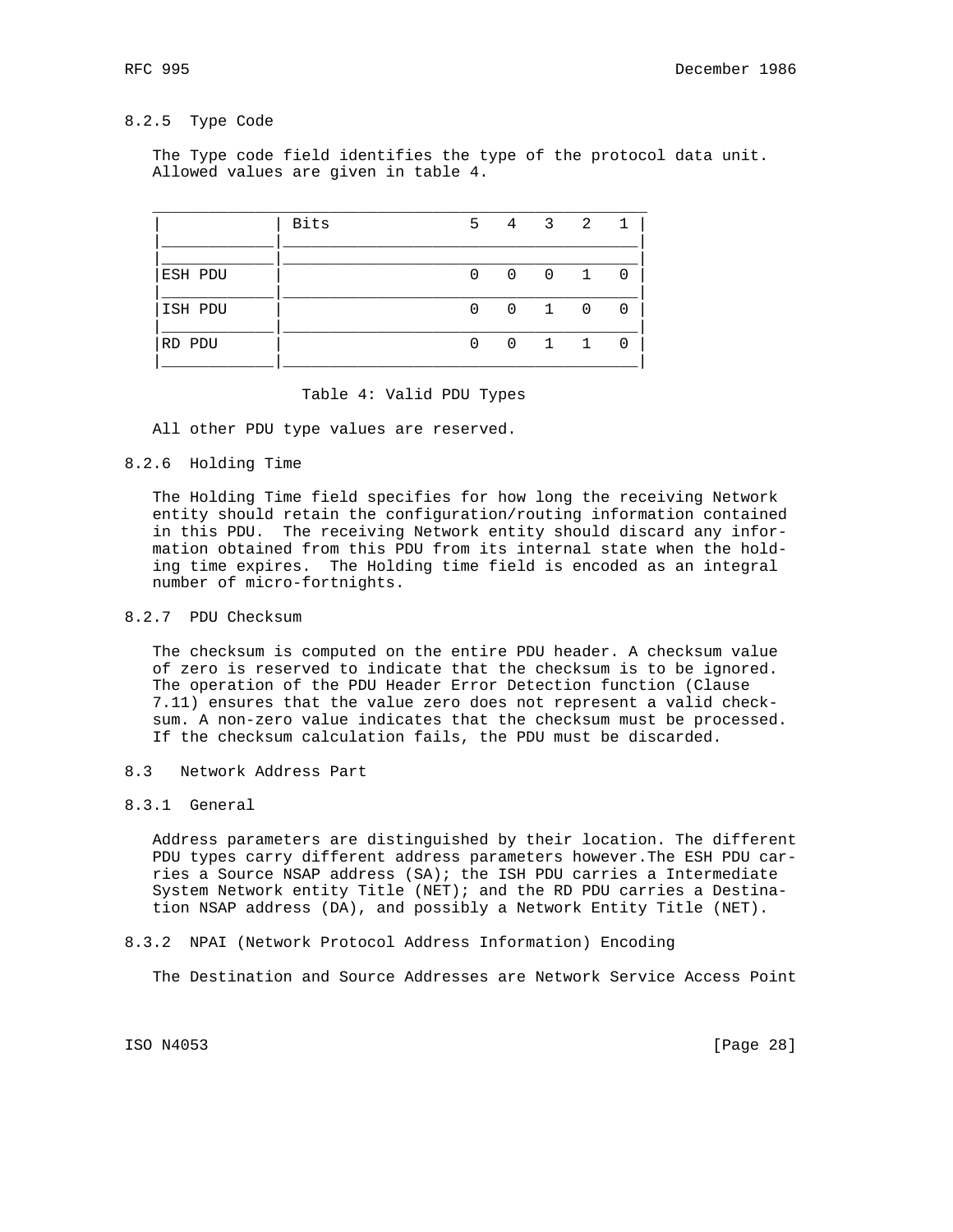addresses as defined in ISO 8348/AD2, Addendum to the Network Service Definition Covering Network Layer addressing.The Network Entity Title address parameter is defined in clause 4.5. The Destination Address, Source Address, and Network Entity Title are encoded as NPAI using the binary syntax defined in clause 8.3.1 of ISO 8348/AD2.

 The address information is of variable length. Each address parameter is encoded as follows:

| Octet                                | Address parameter Length Indicator |
|--------------------------------------|------------------------------------|
| n                                    | (e.g., 'm')                        |
| Octets<br>$n + 1$<br>thru<br>$n + m$ | Address Parameter Value            |
|                                      |                                    |

 Figure 2: Address Parameters 8.3.3 Source Address Parameter for ESH PDU

 The Source Address is the NSAP address of an NSAP served by the Net work entity sending the ESH PDU. It is encoded in the ESH PDU as fol lows:

**COLLECTION CONTROL** 

Figure 3: ESH PDU - Network Address Part

8.3.4 Network Entity Title Parameter for ISH PDU

 The Network entity Title parameter is the Network Entity Title of the Intermediate System sending the ISH PDU. It is encoded in the ISH PDU as follows:

ISO N4053 [Page 29]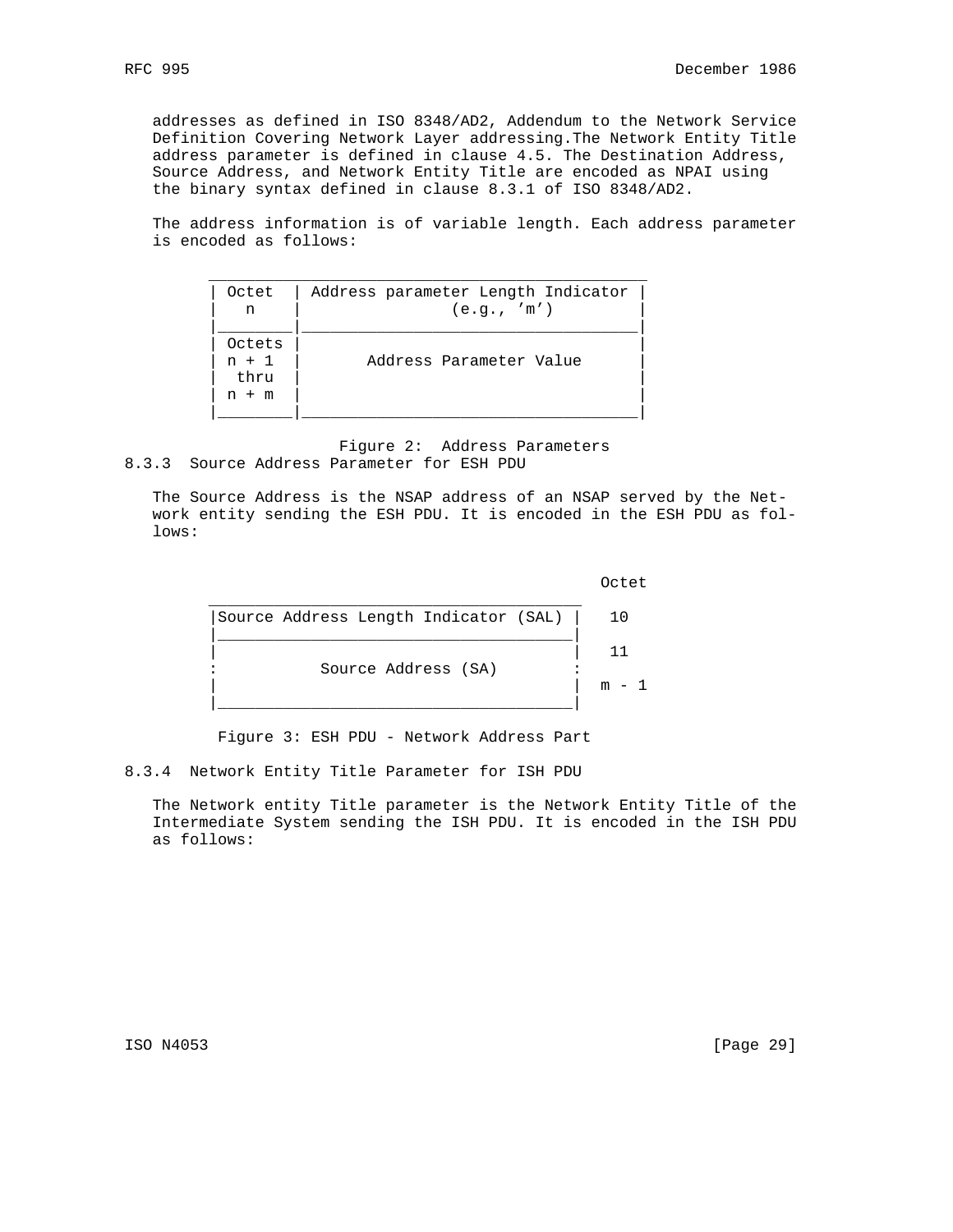**COLLECTION CONTROL** 

| Network Entity Title Length Indicator (NETL) | 10 |
|----------------------------------------------|----|
|                                              |    |
| Network Entity Title (NET)                   |    |

Figure 4: ISH PDU - Network Address Part

8.3.5 Destination Address Parameter for RD PDU

 The Destination Address is the NSAP address of a destination associ ated with some NPDU being forwarded by the Intermediate System send ing the RD PDU. It is encoded in the RD PDU as follows:

**COLLECTION CONTROL** 



Figure 5: RD PDU - Network Address Part

## 8.4 Subnetwork Address Part

 The Subnetwork Address Part is present only in RD PDUs.It is used to indicate the subnetwork address of another Network entity on the same subnetwork as the End System (and Intermediate System) which may be a better path to the destination specified in the Network Address Part. The Subnetwork Address parameter is encoded in the same manner as the Network Address parameters.

ISO N4053 [Page 30]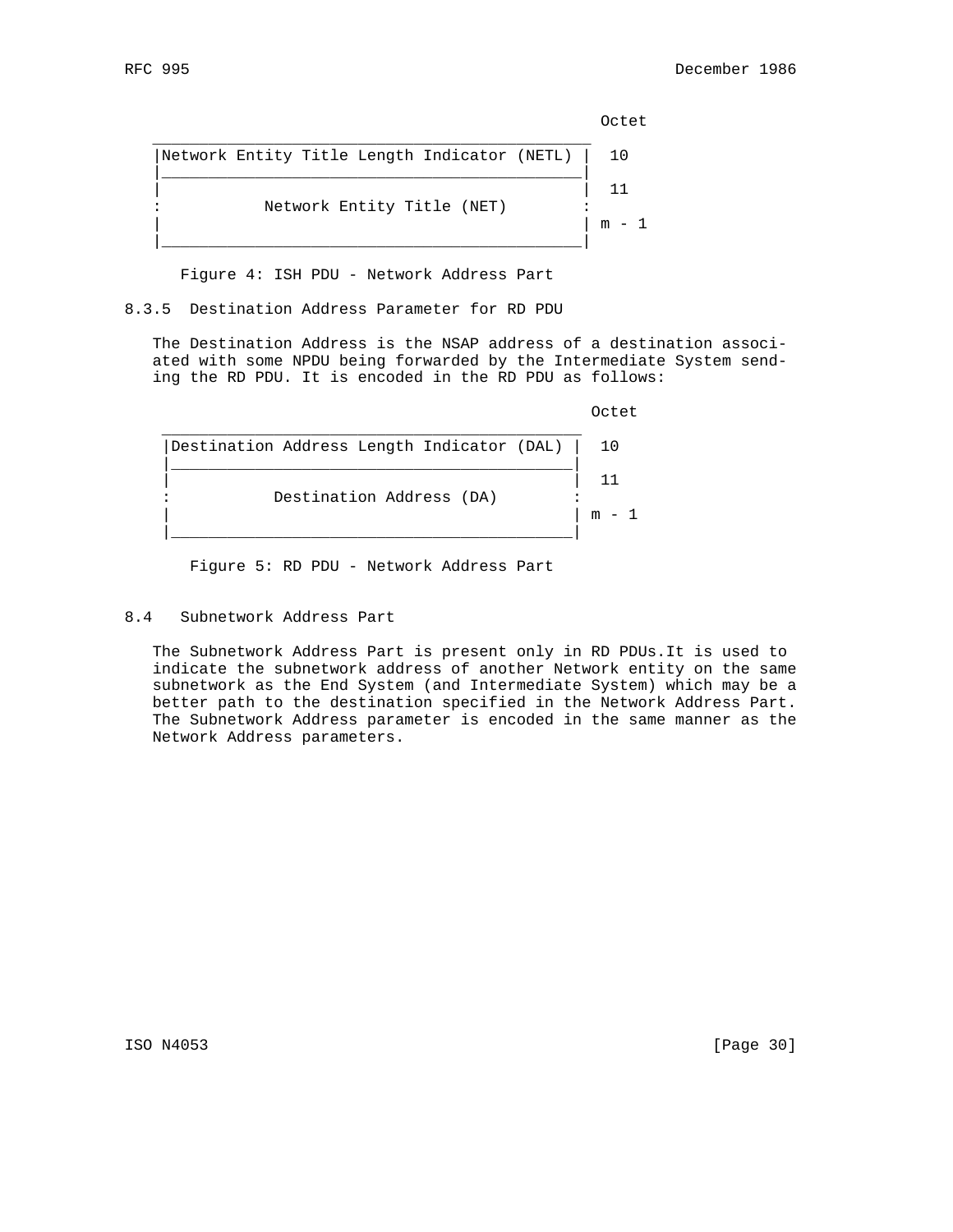## 8.4.1 Subnetwork Address Parameter for RD PDU

 The Subnetwork Address Parameter is encoded in the RD PDU as fol lows:

**CONTRACT CONTRACT CONTRACT CONTRACT CONTRACT CONTRACT CONTRACT CONTRACT CONTRACT CONTRACT CONTRACT CONTRACT CO** 



Figure 6: ESH PDU - Address Part

8.5 Options Part

8.5.1 General

 The options part is used to convey optional parameters. The options part

of the PDU header is illustrated below:

of the contract of the contract of the contract of the contract of the contract of the contract of the contract of the contract of the contract of the contract of the contract of the contract of the contract of the contrac

| Options |  |
|---------|--|
|         |  |
|         |  |

Figure 7: All PDUs - Options Part

 If the options part is present, it may contain one or more parame ters. The number of parameters that may be contained in the options part is constrained by the length of the options part, which is determined by the following formula:

 PDU Header Length - (length of fixed part + length of address part + length of segmentation part),

and by the length of the individual optional parameters.

 Parameters defined in the options part may appear in any order. Du plication of options is not permitted.Receipt of a PDU with an option duplicated must be treated as a protocol error.

ISO N4053 [Page 31]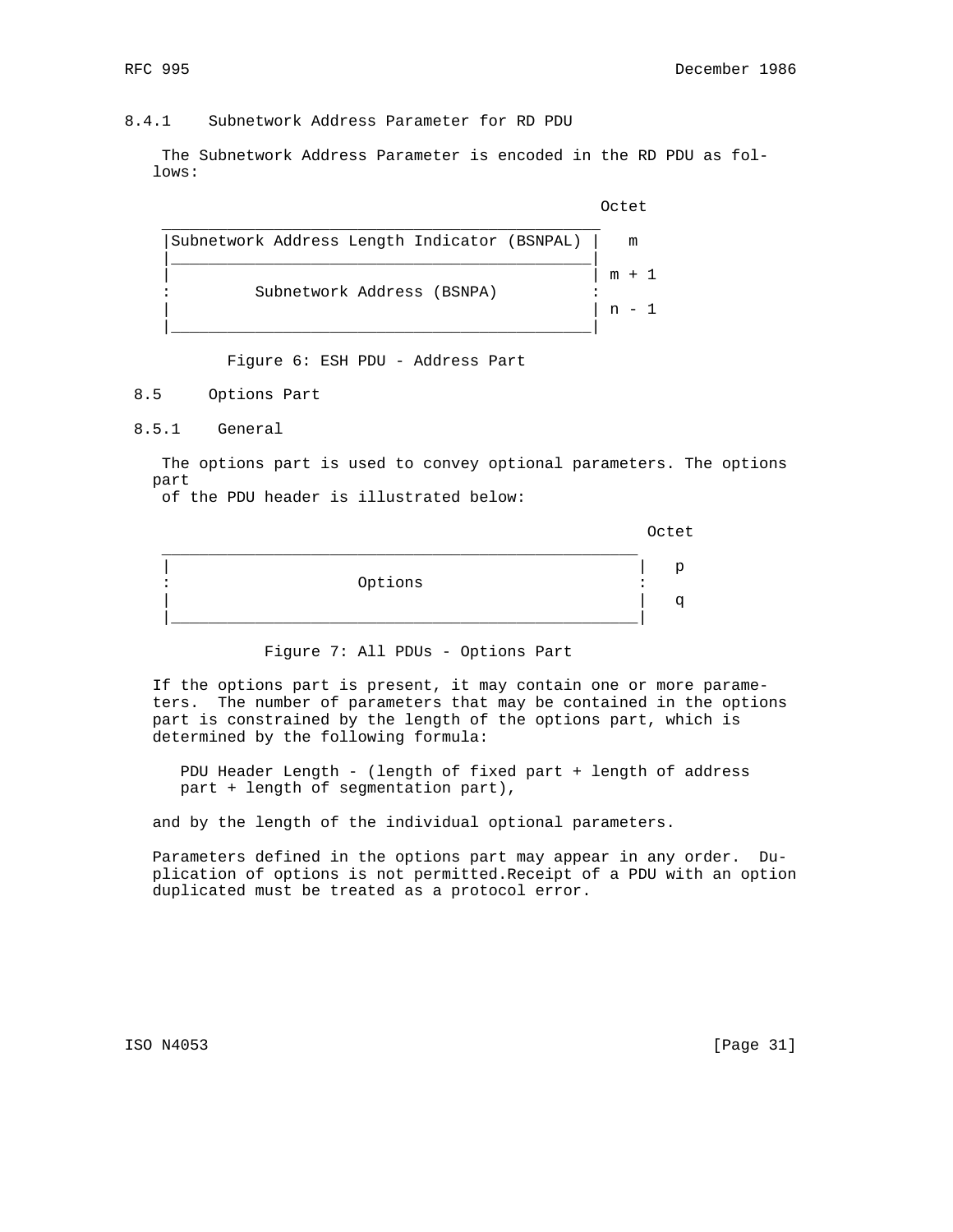The encoding of parameters contained within the options part of the PDU header is illustrated below in figure 8.

## Octets

| n                             | Parameter Code   |
|-------------------------------|------------------|
| $n + 1$                       | Parameter Length |
| $n + 2$<br>to.<br>$n + m + 1$ | Parameter Value  |
|                               |                  |

#### Figure 8: Encoding of Option Parameters

 The parameter code field is coded in binary and, without extensions, provides a maximum of 255 different parameters. No parameter codes use bits 8 and 7 with the value 00, so the actual maximum number of parameters is lower. A parameter code of 255 (binary 1111 1111) is reserved for possible future extensions.

 The parameter length field indicates the length, in octets, of the parameter value field.The length is indicated by a positive binary number, m, with a theoretical maximum value of 254. the practical maximum value of m is lower. For example, in the case of a single parameter contained within the options part, two octets are required for the parameter code and the parameter length indicators. Thus, the value of m is limited to:

 m = 252-(length of fixed part +length of address part +length of segmentation part )

 For each succeeding parameter the maximum value of m decreases. The parameter value field contains the value of the parameter identified in the parameter code field.

The following parameters are permitted in the options part.

### 8.5.2 Security

 The Security parameter conveys information about the security re quested in the Data PDU that caused the containing RD PDU to be gen erated. This parameter has the same encoding and semantics as the Security parameter in ISO 8473.

| Parameter Code:   | 1100 0101                     |
|-------------------|-------------------------------|
| Parameter Length: | variable                      |
| Parameter Value:  | See Section 7.5.3 of ISO 8473 |

ISO N4053 [Page 32]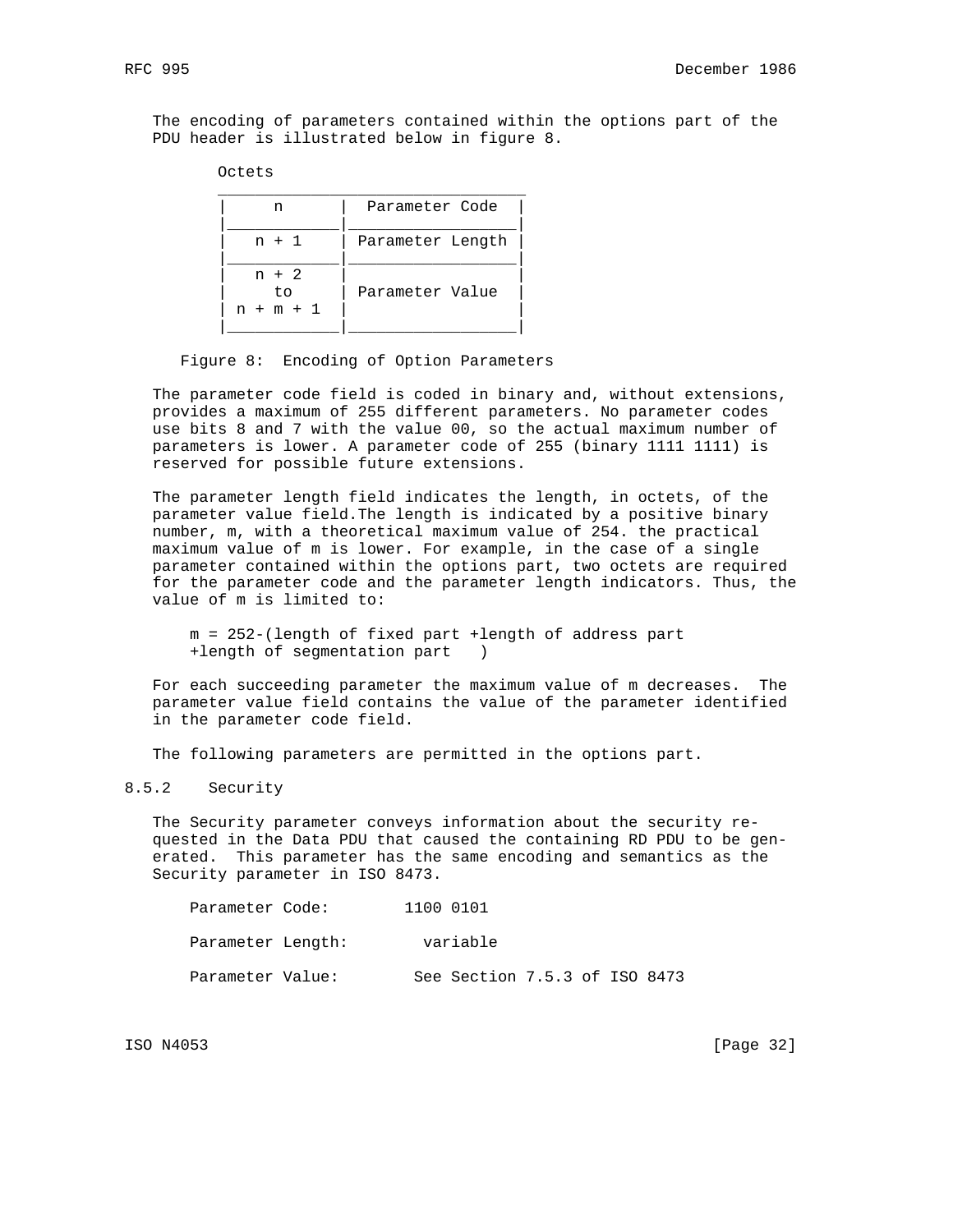## 8.5.3 Quality of Service Maintenance

 The Quality of Service parameter conveys information about the quali ty of service requested in the Data PDU that caused the containing RD PDU to be generated.

 This parameter has the same encoding and semantics as the QoS Mainte nance parameter in ISO 8473.

Parameter Code: 1100 0011 Parameter Length: variable Parameter Value: See Section 7.5.6 of ISO 8473

#### 8.5.4 Priority

 The Priority parameter conveys information about the priority re quested in the Data PDU that caused the containing RD PDU to be gen erated.

 This parameter has the same encoding and semantics as the Priority parameter in ISO 8473.

| Parameter Code:   | 1100 1101 |                               |  |  |
|-------------------|-----------|-------------------------------|--|--|
| Parameter Length: |           | one octet                     |  |  |
| Parameter Value:  |           | See Section 7.5.7 of ISO 8473 |  |  |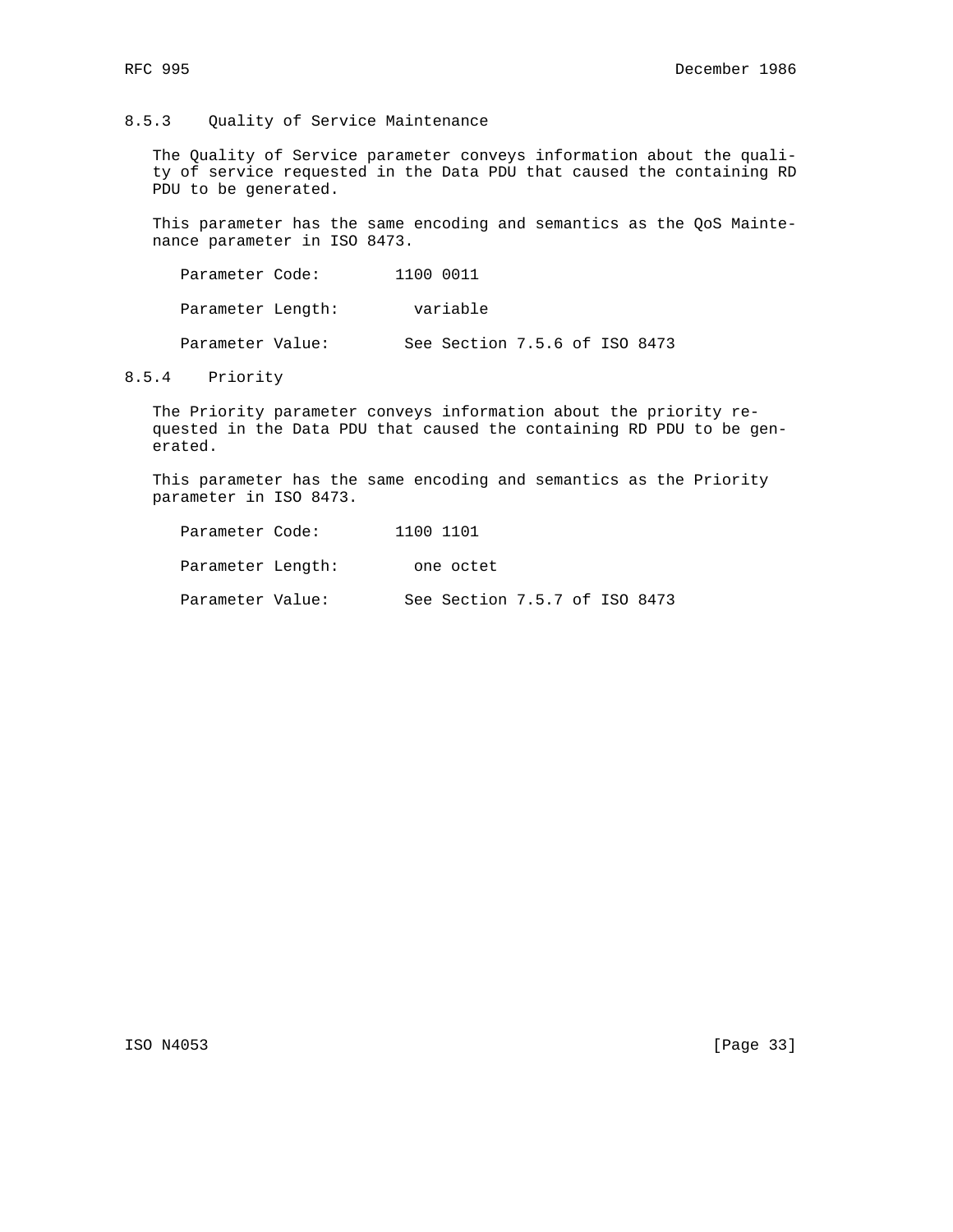# 8.6 End System Hello (ESH) PDU

## 8.6.1 Structure

The ESH PDU has the following format:



Figure 9: ESH PDU Format

ISO N4053 [Page 34]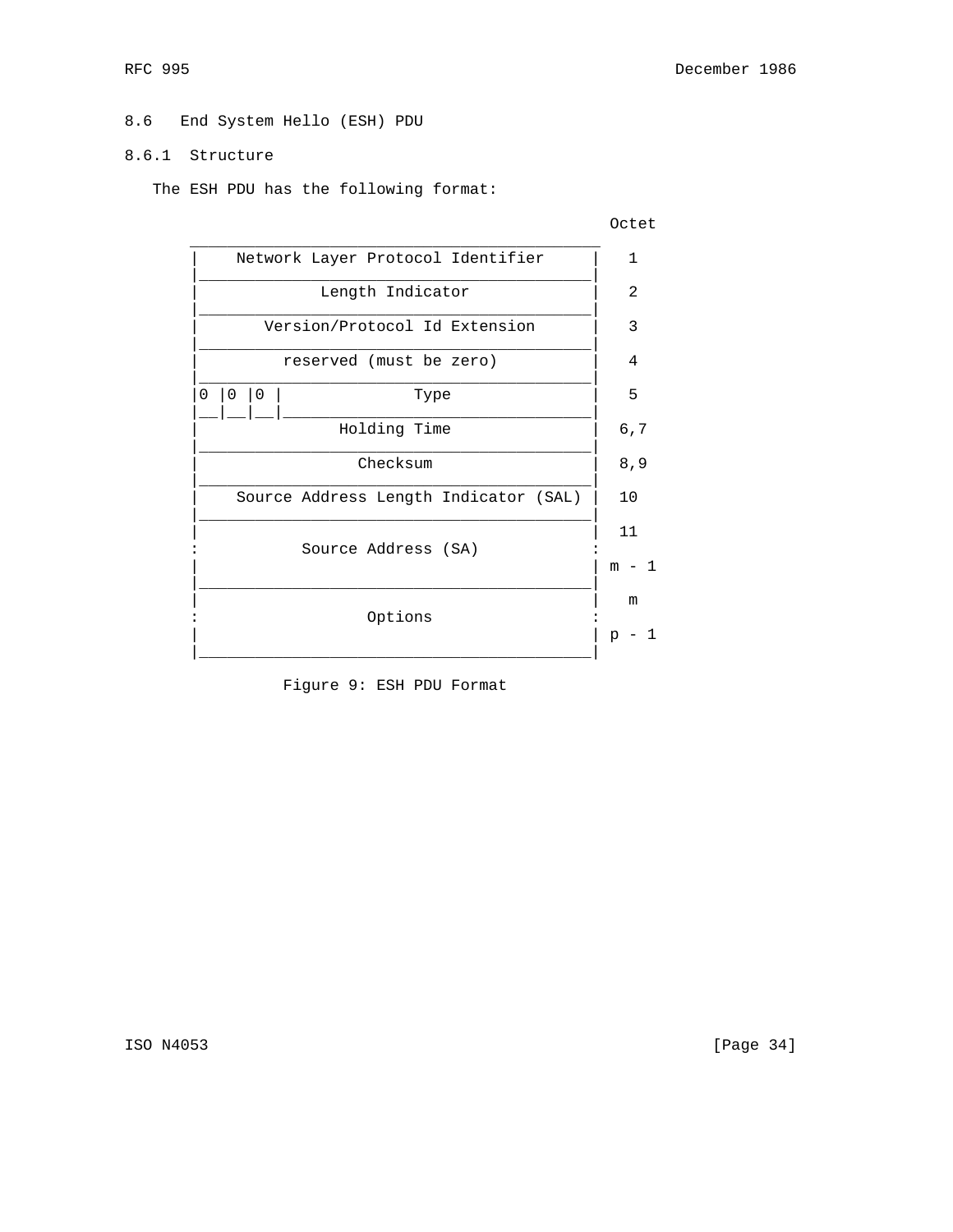# 8.7 Intermediate System Hello (ISH) PDU

## 8.7.1 Structure

The ISH PDU has the following format:



Figure 10: ISH PDU Format

ISO N4053 [Page 35]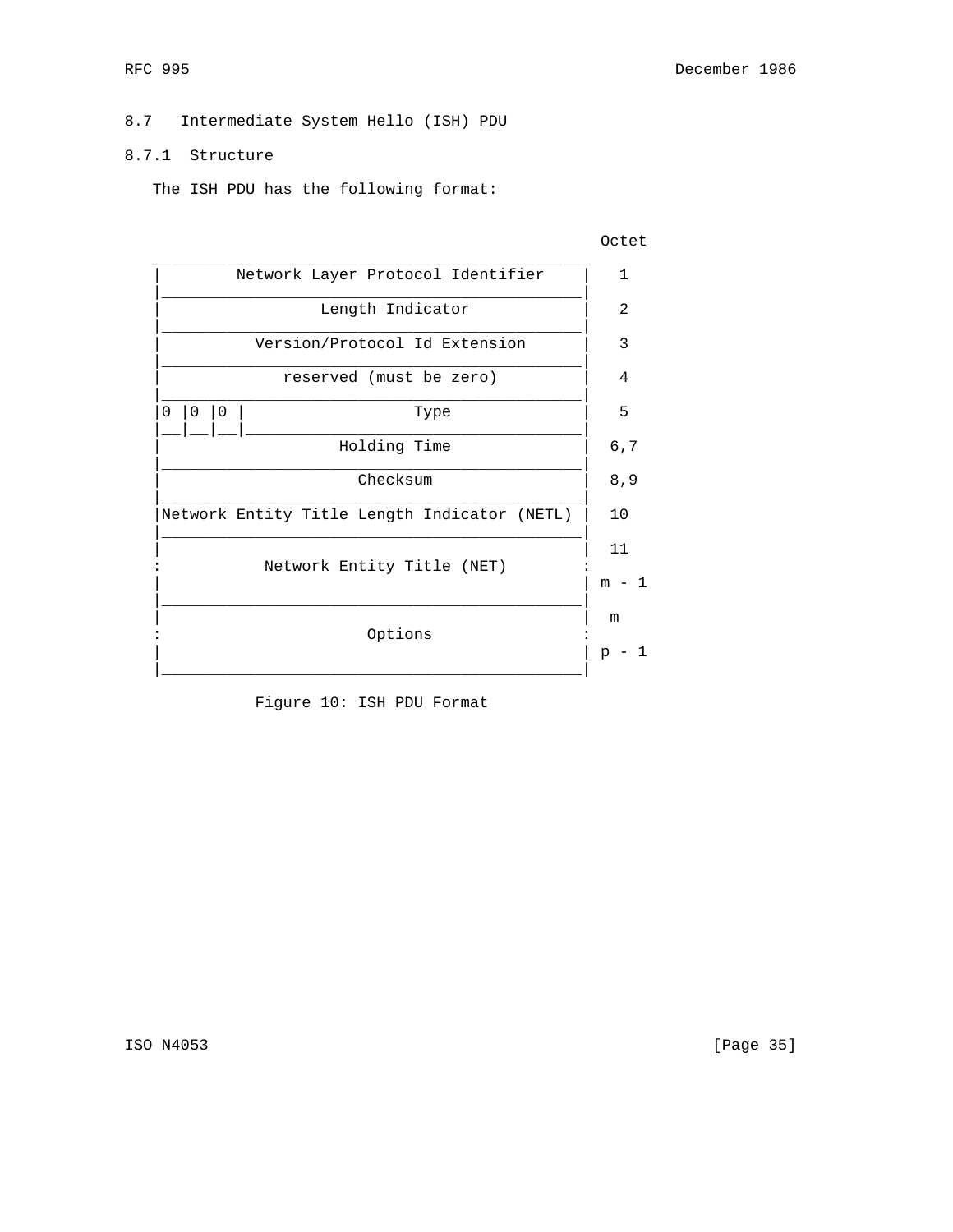# 8.8 Redirect (RD) PDU

# 8.8.1 Structure

The RD PDU has the following format:

**CONTRACT CONTRACT CONTRACT CONTRACT CONTRACT CONTRACT CONTRACT CONTRACT CONTRACT CONTRACT CONTRACT CONTRACT CO** 

|          | Network Layer Protocol Identifier |   |                                              |                                                                                                                         |       |              |  |
|----------|-----------------------------------|---|----------------------------------------------|-------------------------------------------------------------------------------------------------------------------------|-------|--------------|--|
|          |                                   |   | Length Indicator                             |                                                                                                                         | 2     |              |  |
|          |                                   |   | Version/Protocol Id Extension                |                                                                                                                         | 3     |              |  |
|          |                                   |   | reserved (must be zero)                      |                                                                                                                         | 4     |              |  |
| $\Omega$ | $\mathbf 0$                       | 0 | Type                                         |                                                                                                                         | 5     |              |  |
|          |                                   |   | Holding Time                                 |                                                                                                                         | 6,7   |              |  |
|          |                                   |   | Checksum                                     |                                                                                                                         | 8, 9  |              |  |
|          |                                   |   | Destination Address Length Indicator (DAL)   | 10                                                                                                                      |       |              |  |
|          |                                   |   |                                              |                                                                                                                         |       |              |  |
|          |                                   |   |                                              |                                                                                                                         | m - 1 |              |  |
|          |                                   |   | Subnetwork Address Length Indicator (BSNPAL) |                                                                                                                         | m     |              |  |
|          |                                   |   |                                              |                                                                                                                         | m + 1 |              |  |
|          |                                   |   |                                              |                                                                                                                         | n - 1 |              |  |
|          |                                   |   | Network Entity Title Length Indicator (NETL) |                                                                                                                         | n     |              |  |
|          |                                   |   |                                              |                                                                                                                         |       |              |  |
|          |                                   |   |                                              |                                                                                                                         |       | $\mathbf{1}$ |  |
|          |                                   |   |                                              |                                                                                                                         | р     |              |  |
|          |                                   |   |                                              |                                                                                                                         |       | -1           |  |
|          |                                   |   |                                              | Destination Address (DA)<br>Subnetwork Address (DBSNPA)<br>n + 1<br>Network Entity Title (NET)<br>$p -$<br>Options<br>q |       |              |  |

Figure 11: RD PDU Format when Redirect is to an IS

ISO N4053 [Page 36]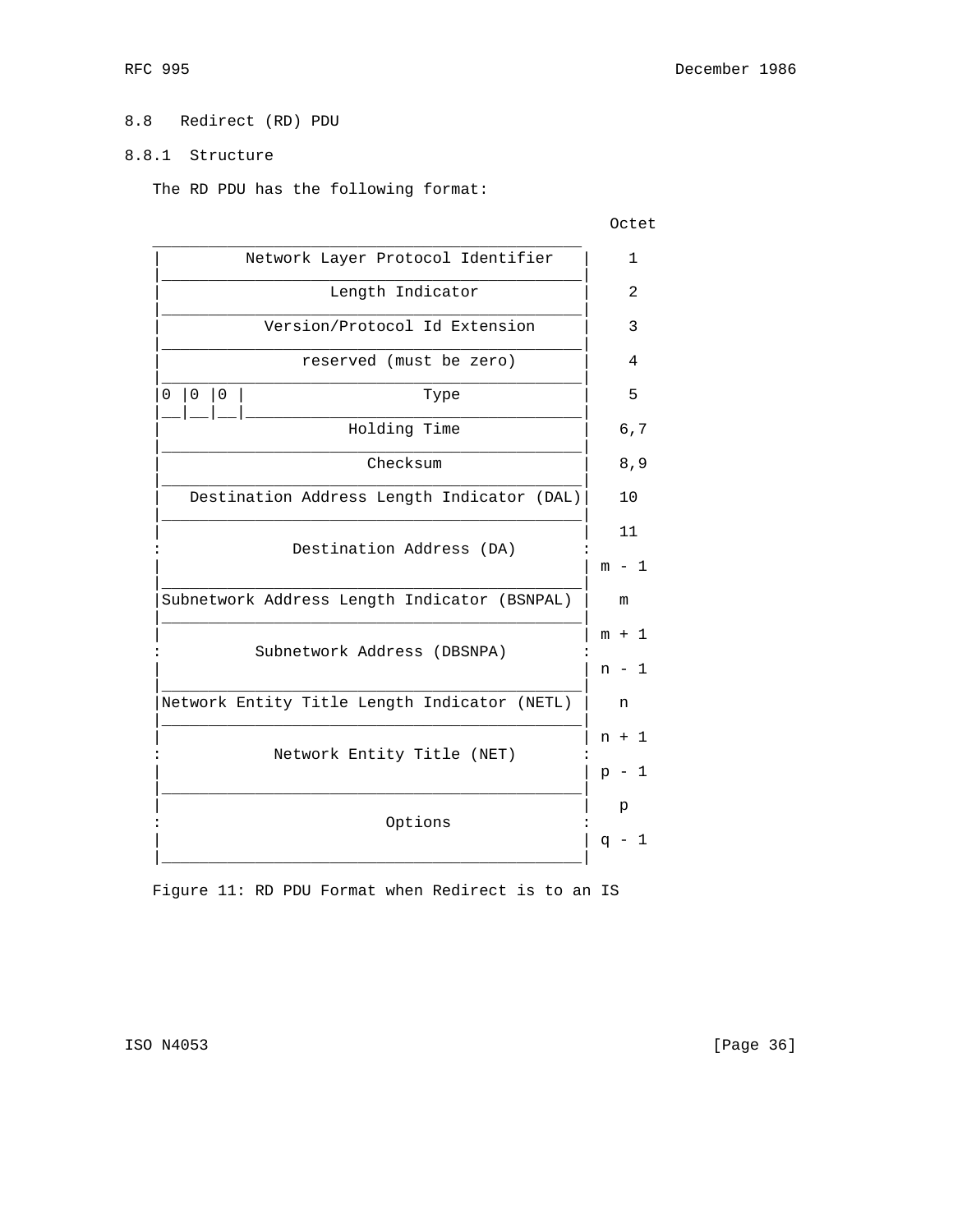|   |   |   | Network Layer Protocol Identifier            |         | $\mathbf{1}$  |
|---|---|---|----------------------------------------------|---------|---------------|
|   |   |   | Length Indicator                             |         | 2             |
|   |   |   | Version/Protocol Id Extension                |         | $\mathcal{R}$ |
|   |   |   | reserved (must be zero)                      |         | 4             |
| 0 | 0 | 0 | Type                                         |         | 5             |
|   |   |   | Holding Time                                 | 6, 7    |               |
|   |   |   | Checksum                                     | 8,9     |               |
|   |   |   | Destination Address Length Indicator (DAL)   | 10      |               |
|   |   |   | Destination Address (DA)                     | 11      |               |
|   |   |   |                                              | $m - 1$ |               |
|   |   |   | Subnetwork Address Length Indicator (BSNPAL) | m       |               |
|   |   |   | Subnetwork Address (DBSNPA)                  | $m + 1$ |               |
|   |   |   |                                              | $n - 1$ |               |
|   |   |   | $NETL = 0$                                   | n       |               |
|   |   |   |                                              | $n + 1$ |               |
|   |   |   | Options                                      | $p - 1$ |               |
|   |   |   | Quality of Service                           | $n +$   | 1             |
|   |   |   |                                              |         |               |

**CONTRACT CONTRACT CONTRACT CONTRACT CONTRACT CONTRACT CONTRACT CONTRACT CONTRACT CONTRACT CONTRACT CONTRACT CO** 

Figure 12: RD PDU Format when Redirect is to an ES

9 Formal Description

{Maybe next pass...}

10 Conformance

See Clause 6.2.

ISO N4053 [Page 37]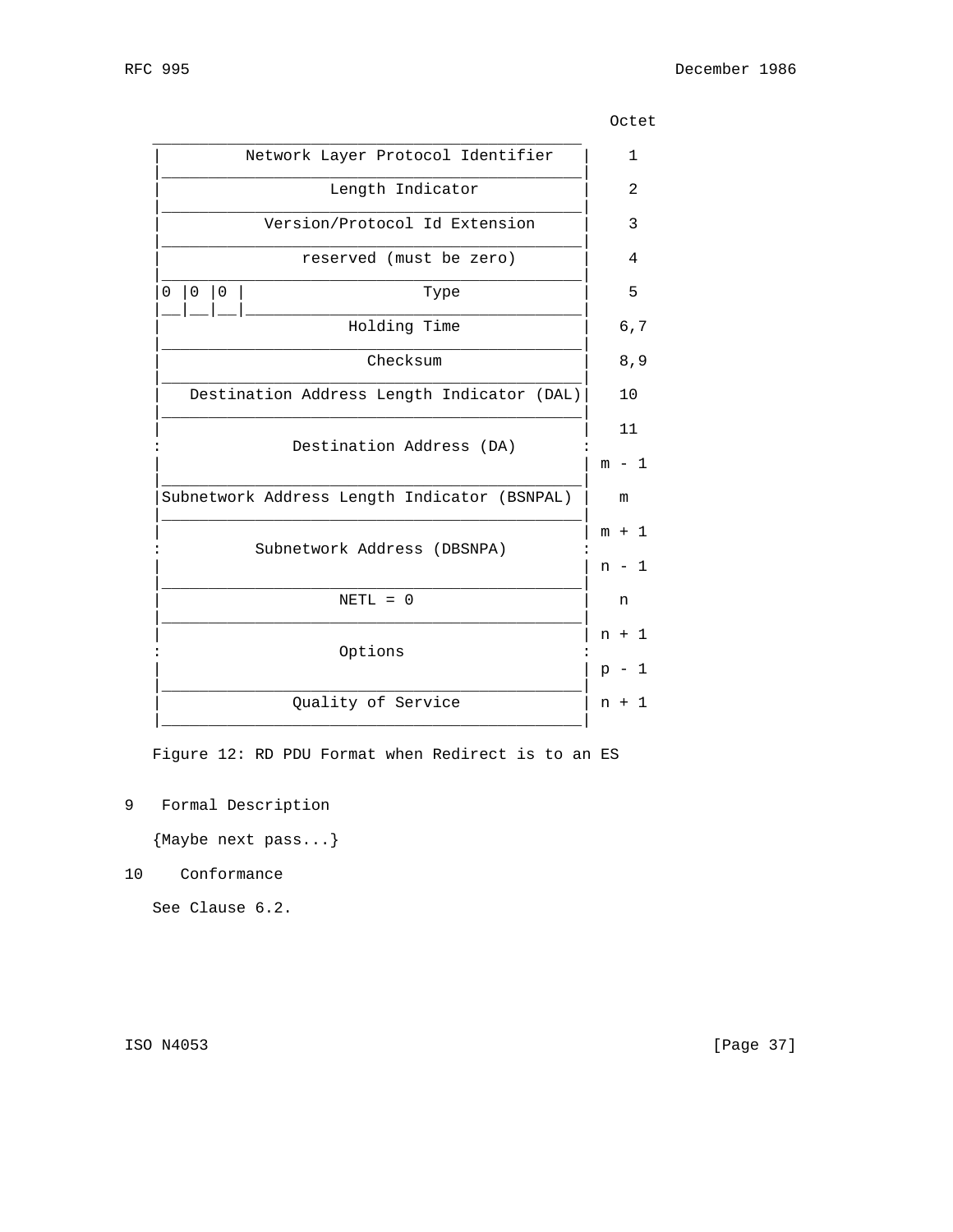## ANNEX A. SUPPORTING TECHNICAL MATERIAL

### A.1 Use of Timers

 This protocol makes extensive use of timers to ensure the timeliness and accuracy of information disseminated using the Configuration and Route Redirection functions.This section discusses the rationale for using these timers and provides some background for how they operate.

 Systems using this protocol learn about other systems exclusively by receiving PDUs sent by those systems. In a connectionless environ ment, a system must periodically receive updated information to en sure that the information it previously received is still correct. For example, if a system on a subnetwork becomes unavailable (either it has ceased operating, or its SNPA becomes inoperative) the only way another system can detect this fact is by the absence of transmissions from that system. If information were retained in the absence of new PDUs being received, configuration and/or routing in formation would inevitably become incorrect. The Holding Timers specified by this protocol guarantee that old information will not be retained indefinitely.

 A useful way of thinking of the configuration and route redirection information is as a cache maintained by each system. The cache is periodically flushed to ensure that only up-to-date information is stored.Unlike most caches, however, the time to retain information is not a purely local matter. Rather, information is held for a period of time specified by the source of the information. Some examples will help clarify this operation.

### A.1.1 Example of Holding Time for Route Redirection

 Route Redirection Information is obtained by an End System through the Request Redirect function (see clause 7.7).It is quite possible that a Intermediate System might redirect an End System to another IS which has recently become unavailable (this might happen if the IS to-IS routing algorithm is still converging following a configuration change). If the Holding Timer were not present, or was set very long by the sending IS, an End System would have been redirected into a Black Hole from which none of its Data PDUs would ever emerge. The length of the Holding Timer on Redirects specifies, in essence, the length of time black holes are permitted to exist.

 On the other hand, setting the Holding Timer on Route Redirects very short to minimize the effect of black holes has other undesirable consequences.First, for each PDU that causes a redirect, an addition al PDU beside the original Data PDU must be composed and transmitted; this increases overhead. Second, each time a "working" redirect's Holding Timer expires, the redirected End System will revert to a poorer route for at least one PDU.

ISO N4053 [Page 38]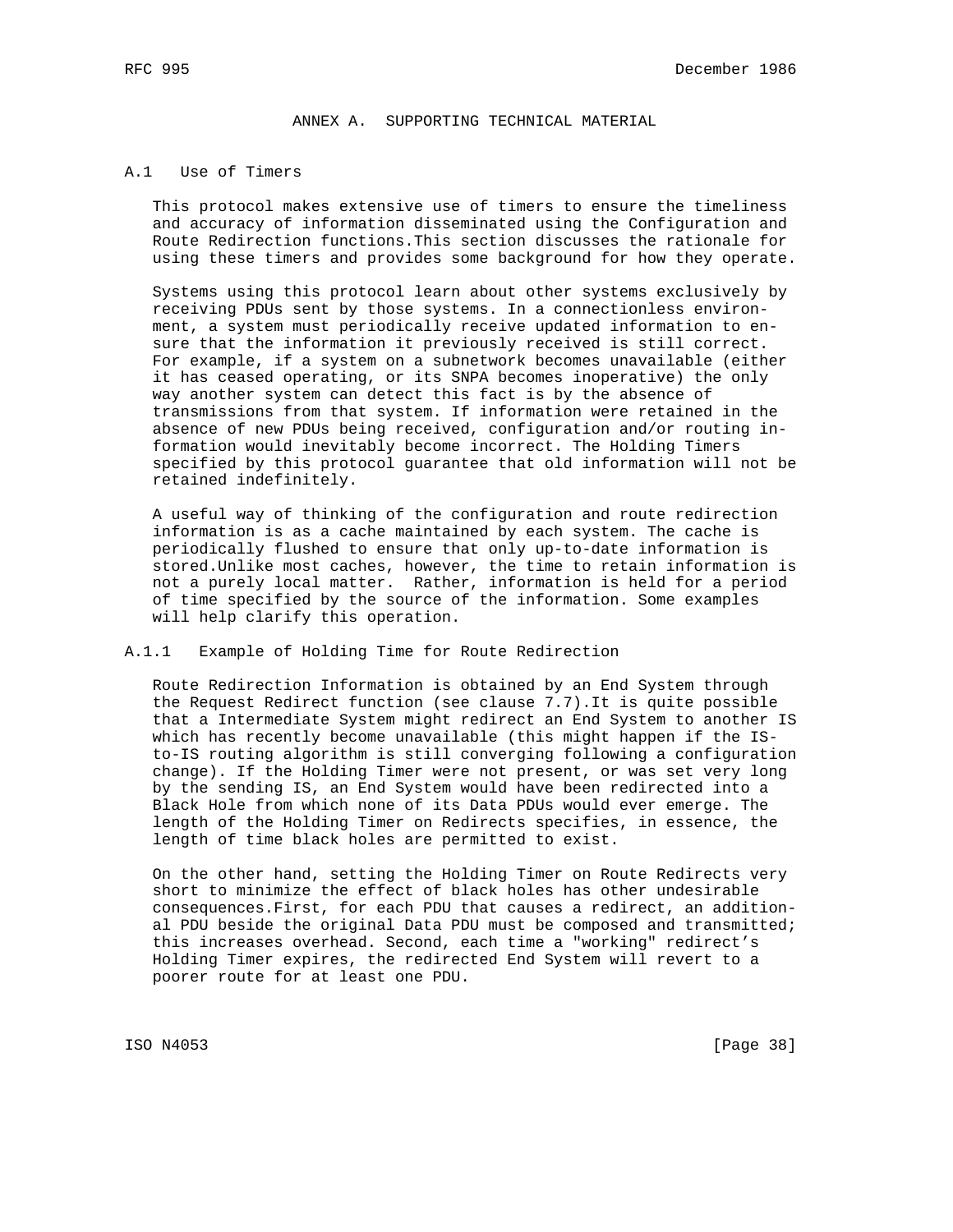#### A.1.2 Example of Holding Timer for Configuration Information

 A similar type of problem can occur with respect to Configuration in formation. If the Holding Time of a ISH PDU (see clause 7.2.2) is set very long, and the only Intermediate System (which has been sending this Configuration Information) on the subnetwork becomes unavail able, a subnetwork-wide black hole can form. During this time, End Systems on the subnetwork may not be able to communicate with each other because they presume that a Intermediate System is operating which will forward their Data PDUs to destination ESs on the local subnetwork and return RD PDUs.Once the Holding Time expires, the ESs will realize that no IS is available and will take their only recourse, which is to send their traffic directly on the local sub network.

 Given the types of problems that can occur, it is important that responsibility for incorrect information can be unambiguously as signed to the source of the information. For this reason all Holding Timers are calculated by the source of the Configuration or Route Redirection information and communicated explicitly to each recipient in the appropriate PDU.

A.2 Refresh and timeout of Redirection information

 The protocol allows End Systems to refresh redirection information without first allowing the holding time to expire and being redirect ed by a Intermediate System for a second (or subsequent) time. Such schemes are prevalent in connectionless subnetworks and are often called "reverse path information", "previous hop cache" or something similar.

 Refreshing the redirection information has obvious performance bene fits, but can be dangerous if not handled in a very conservative fashion. In order for a redirection to be safely refreshed, all of the following conditions must hold:

- 1. The source address of the received PDU must be exactly the same as the destination address specified in a prior RD PDU (this defines a "match" on the redirection information). Making assumptions about the equivalence of abbreviated addresses, group addresses, or similar "special" addresses is dangerous since routing for these addresses cannot be assumed to be the same.
- 2. The Quality of Service parameters of the received PDU must be exactly the same as the QoS parameters specified in the matching (by destination address) redirection entry.Again, there is no guarantee that PDUs with different QoS parameters will be routed the same way. It is quite possible that the redirected path is even a black hole for certain values of the QoS parameters (the security field is a good example).

ISO N4053 [Page 39]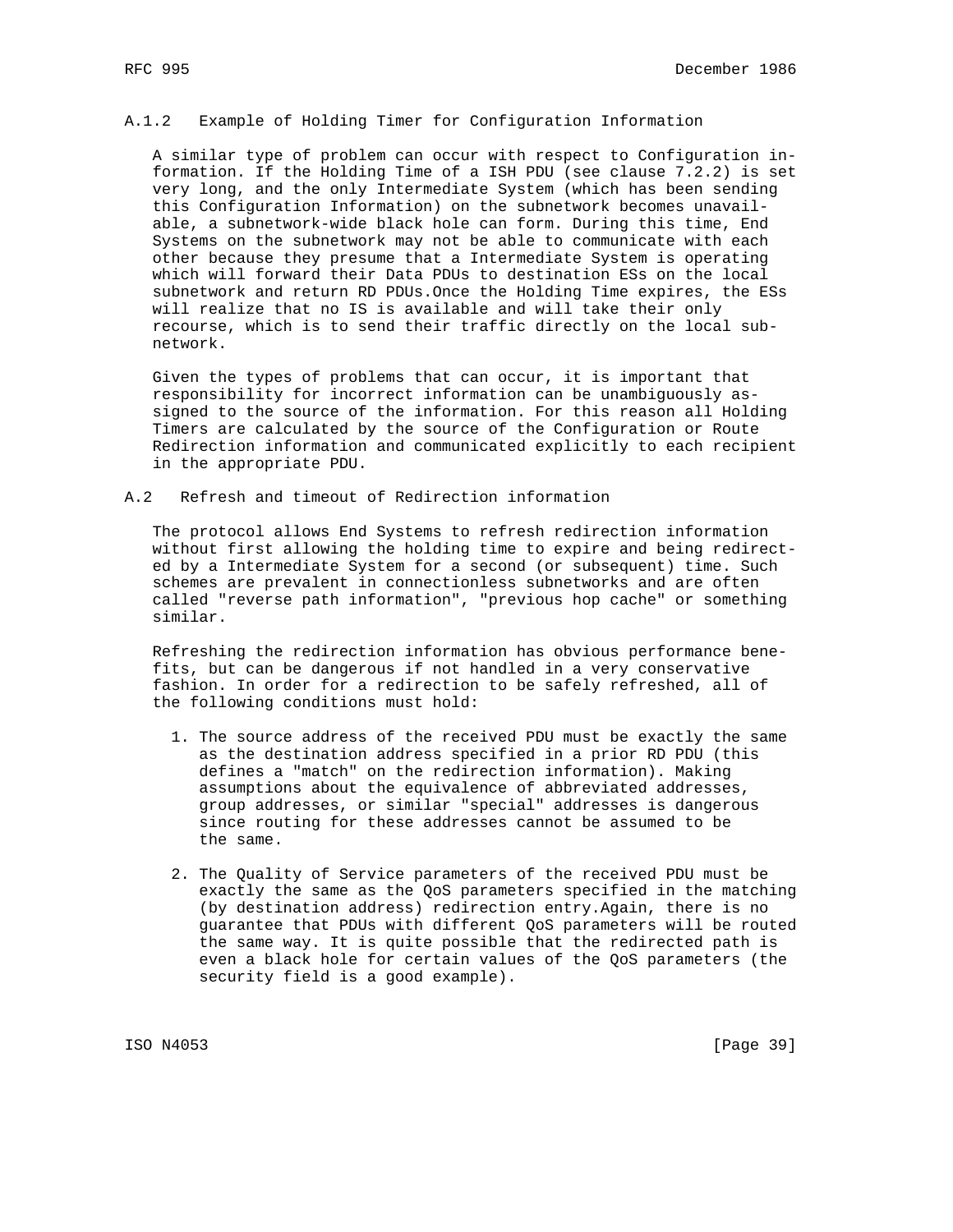3. The "previous hop" of the received Data PDU must match the "next hop" stored in the redirection information. Specifically, the SN\_Source\_Address of the SN\_UNITDATA.Indication which received the PDU must match exactly the SN\_Destination\_Address specified in the redirect to be used for sending traffic via the SN\_UNITDATA.Request primitive. This comparison ensures that redirects are refreshed only when the reverse traffic is being received from the same IS (or destination ES) as the forward traffic is being sent through (or to). This check make certain that redirects are not refreshed for just on the basis of traffic being received from the destination. It is quite possible that the traffic is simply indicating that the forward path in use is not working!

 Note that these conditions still allow refresh in the most useful and common cases where either the destination is another ES on the same subnetwork as the source ES, or the redirection is to a IS which is passing traffic to/from the destination in both directions (i.e. the path is symmetric).

#### A.3 System Initialization Considerations

 This protocol is designed to make the exchange of information as free as possible from dependencies between the two types of systems. therefore, it is not possible for an End System to request all Inter mediate Systems on a subnetwork to report their configuration, nor is it possible for an Intermediate System to request all End Systems on a subnetwork to report their configuration.

 In certain operating environments a constraint may be imposed than an ES, upon becoming operational, must discover the existence of an IS as soon as possible.The converse relationship also holds if it is necessary for an IS to discover the existence of End Systems as soon as possible. In both cases the availability of this information is normally determined by the Configuration Timer of the system for which the knowledge is desired. there is therefore a tradeoff between the overhead associated with performing the Report and Record Confi guration functions and the timely availability of the configuration information. Decreasing the Configuration Timer increases the availa bility at the expense of an increase in overhead.

 The following solution is recommended for addressing the constraint described above. When the Record Configuration function is invoked in either an End System or an Intermediate System, the function will determine if the received configuration information was previously unknown.If this is the case, then the Report Configuration function may be invoked before the expiration of the system's Configuration Timer. The Hello PDU generated by the Report Configuration function is then sent only to the Network Entity whose configuration was pre viously unknown. Thus when an ES or IS first becomes operational it immediately reports its configuration. As soon as systems of the oth er type discover the new network entity, they will make their own

ISO N4053 [Page 40]